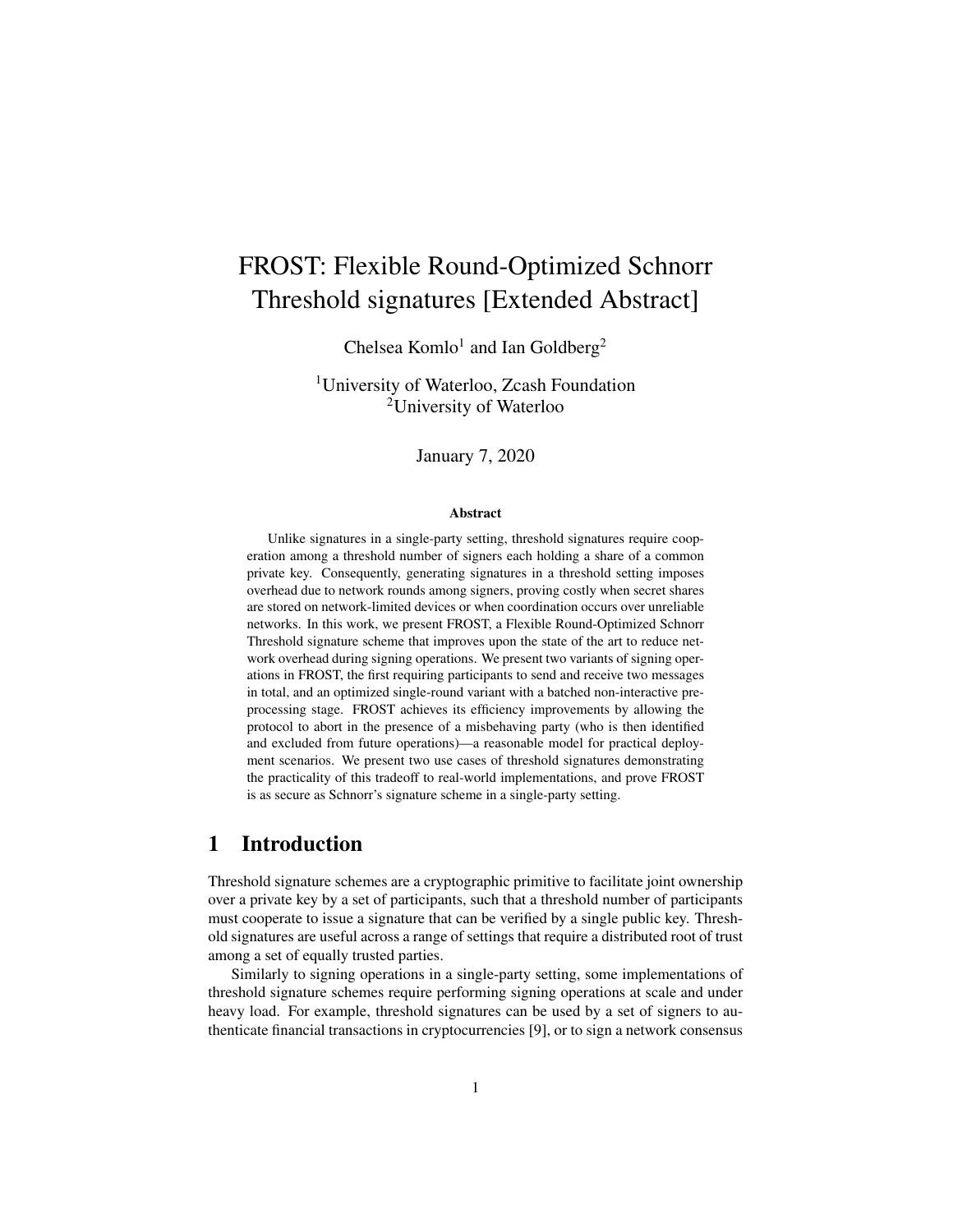produced by a set of trusted authorities [11]. In both of these examples, as the number of signing parties or signing operations increases, the number of communication rounds between participants required to produce the joint signature becomes a performance bottleneck, in addition to the increased load experienced by each signing party. This problem is further exacerbated when signers utilize network-limited devices or unreliable networks for transmission, or protocols that wish to allow signers to participate in signing operations asynchronously. As such, optimizing the network overhead of signing operations is highly beneficial to real-world applications of threshold signatures.

Today in the literature, the best threshold signature schemes are those that rely on pairing-based cryptography [2, 3], and can perform signing operations in a single round among participants. However, relying on pairing-based signature schemes is undesirable for some implementations in practice, such as those that do not wish to introduce a new cryptographic assumption, or that wish to maintain backwards compatibility with an existing signature scheme such as Schnorr signatures. Surprisingly, today's best non-pairing-based threshold schemes require multiple rounds of interaction during signing operations. The best threshold signature constructions that produce Schnorr signatures [7, 16] require at least three rounds of communication during signing operations: two rounds to generate a random nonce (where participants send values to every other participant in each round) and one round to publish and aggregate each participant's signature share. Notably, these Schnorr-based schemes have assumed *robustness* as a critical protocol feature, such that if any participant misbehaves, honest participants can detect this misbehaviour, disqualify the misbehaving participant, and continue the protocol to produce a signature, so long as at least the threshold number of honest parties remain.

In this work, we present FROST, a Flexible Round-Optimized Schnorr Threshold signature scheme<sup>1</sup> that addresses the need for efficient threshold signing operations in real-world settings. We present two variants of FROST; the first is a two-round variant where participants send and receive two messages in total, and the second is an optimization of the first, such that signing operations can be performed in a single (non-broadcast) round with a batched non-interactive pre-processing stage. In lieu of robustness, FROST achieves improved efficiency in the optimistic case that no party misbehaves. However, in the case where a misbehaving participant contributes malformed values during the protocol, honest parties can identify and exclude the misbehaving party, and re-run the protocol. We present two use cases of threshold signatures demonstrating the practicality of this tradeoff to real-world settings.

*Contributions.* In this extended abstract of our work, we present the following contributions.

- We review related Schnorr-based threshold signature schemes and present a detailed analysis of their performance and designs.
- We discuss two use cases of threshold signatures to demonstrate practical tradeoffs between robustness and efficiency.
- We present FROST, a Flexible Round-Optimized Schnorr Threshold signature scheme. We define two variants for performing signing operations, the first a

<sup>&</sup>lt;sup>1</sup>Signatures generated using the FROST protocol can also be referred to as "FROSTy signatures."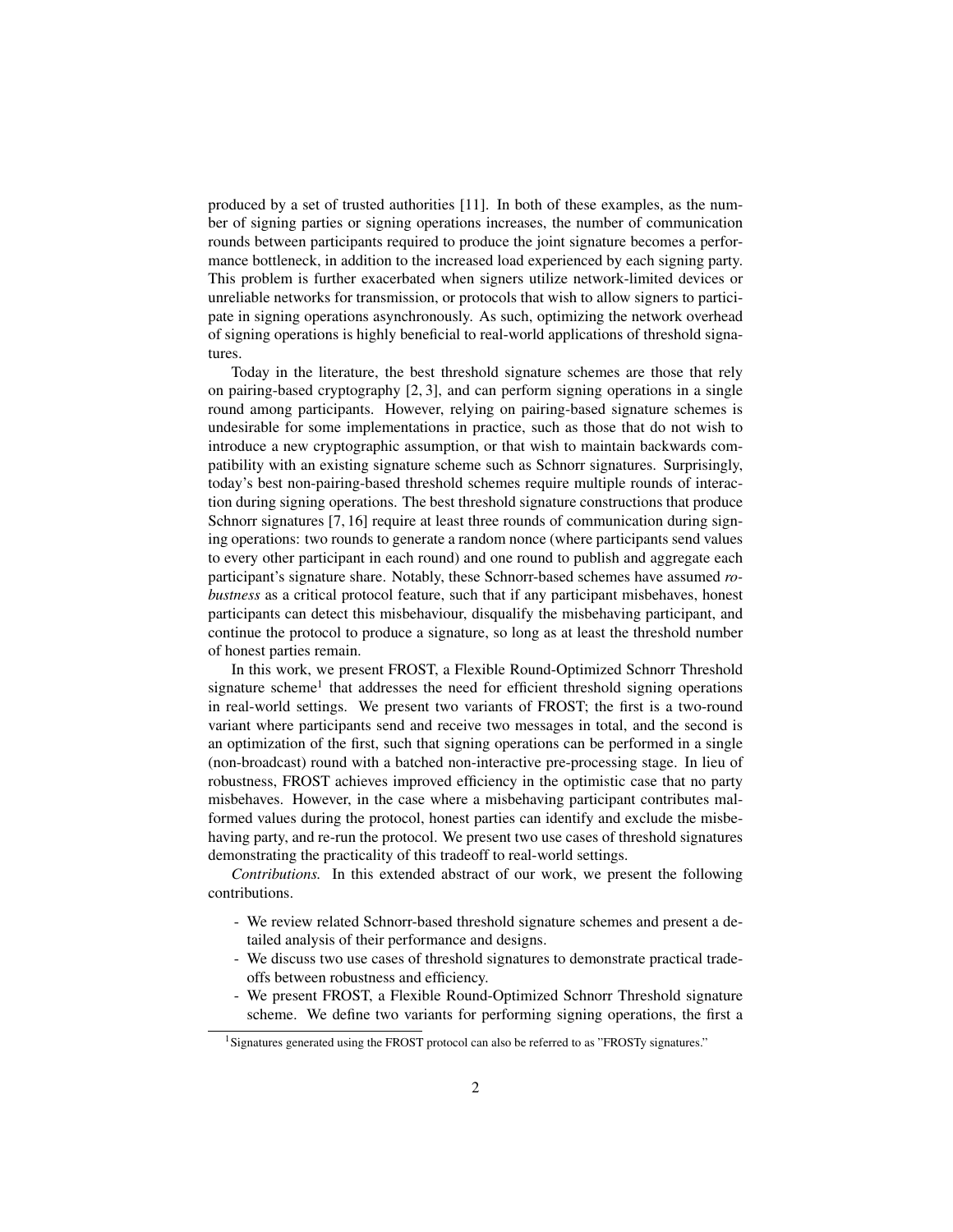two-round protocol where participants send and receive two messages in total, and the second an optimization to a single-round variant with a batched noninteractive preprocessing stage.

We give a high-level sketch of the security and correctness of FROST, building upon proofs of security for prior related schemes. We present our complete security proofs in the full version of this work.

**Organization.** We present background information important to understanding our work in Section 2. In Section 3, we outline two use cases of threshold signatures demonstrating that the strongest notions of robustness are not always required in realistic deployments of threshold schemes. In Section 4 we give an overview of related threshold Schnorr signature constructions in the literature. In Section 5 we review notation and security assumptions maintained for our work. In Section 6 we introduce FROST and describe its protocols in detail. In Section 7 we give intuition for our proofs of security, which we include in greater detail in the full version of this work, and conclude in Section 8.

# 2 Background

### 2.1 Threshold Schemes

Threshold schemes are cryptographic protocols allowing a set of  $n$  participants to share a secret s, such that any t out of the n participants are required to cooperate in order to recover s, but any subset of fewer than  $t$  participants cannot recover any information about the secret.

Shamir Secret Sharing. Many threshold schemes build upon Shamir secret sharing [15], a  $(t, n)$  threshold scheme that relies on Lagrange interpolation to recover a secret. In Shamir secret sharing, a trusted central dealer distributes a secret s to n participants in such a way that any cooperating subset of  $t$  participants can recover the secret. To distribute this secret, the dealer first selects  $t-1$  coefficients  $a_1, \ldots, a_{t-1}$  at random, and uses the randomly selected values as coefficients to define a polynomial  $f(x) = s + \sum_{i=1}^{t-1} a_i x^i$  of degree  $t-1$  where  $f(0) = s$ . The secret shares for each participant  $P_i$  are subsequently  $(i, f(i))$ , which the dealer is trusted to distribute honestly to each participant  $P_1, \ldots, P_n$ . To reconstruct the secret, at least t participants perform Lagrange interpolation to reconstruct the polynomial and thus find the value  $s = f(0)$ . However, no group of fewer than  $t$  participants can reconstruct the secret, as at least  $t$ points are required to reconstruct a polynomial of degree  $t - 1$ .

Verifiable Secret Sharing. Feldman's Verifiable Secret Sharing (VSS) Scheme [5] builds upon Shamir secret sharing, adding a verification step to demonstrate the consistency of a participant's share with a public *commitment* that is assumed to be correctly visible to all participants. To validate that a share is well formed, each participant validates their share using this commitment. If the validation fails, the participant can issue a *complaint* against the dealer, and take actions such as broadcasting this complaint to all other participants. FROST similarly uses this technique as well.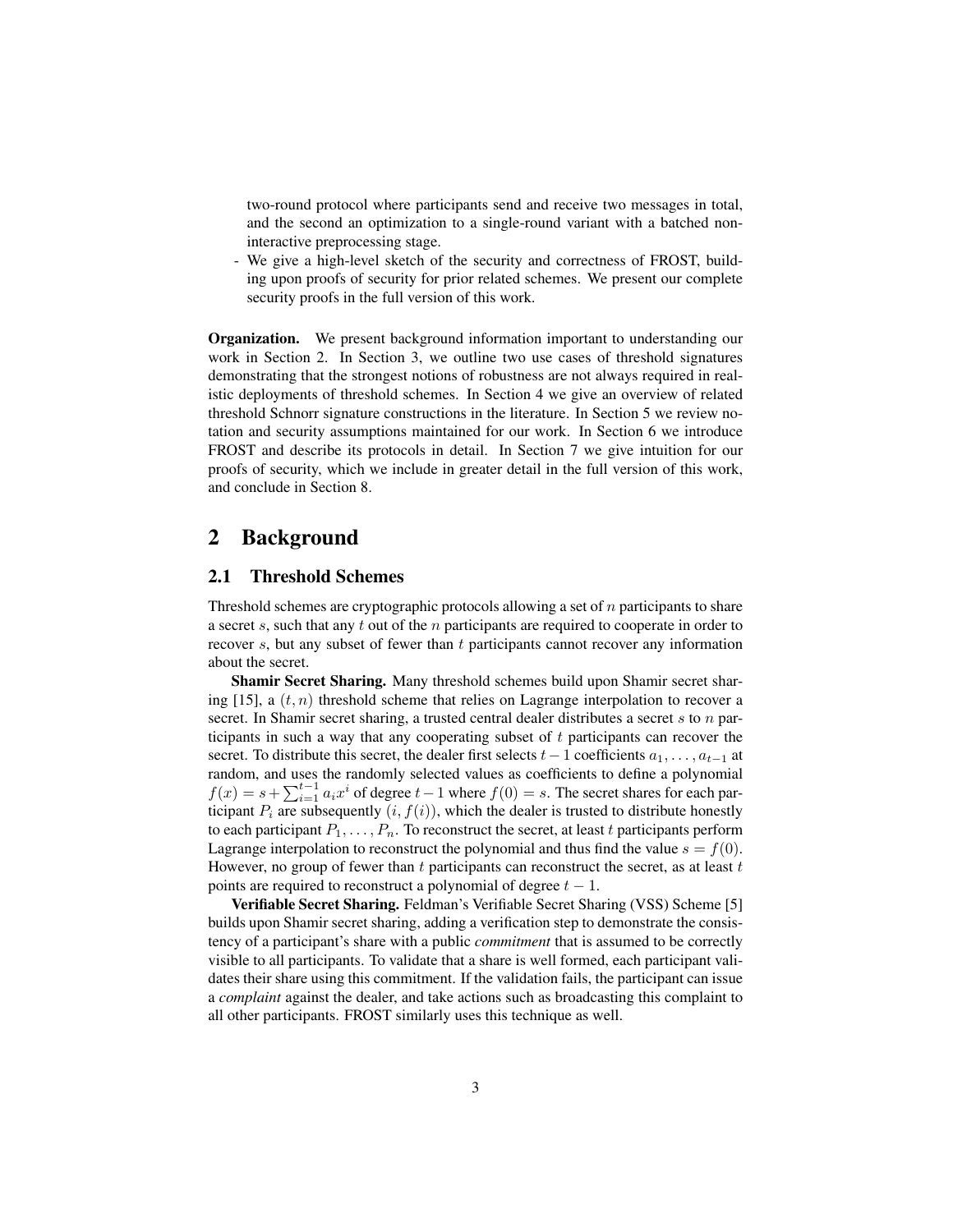The commitment produced in Feldman's scheme is as follows. As before in Shamir secret sharing, a dealer samples  $t - 1$  random values  $(a_1, \ldots, a_{t-1})$ , and uses these values as coefficients to define a polynomial  $f_i$  of degree  $t - 1$  such that  $f(0) = s$ . However, along with distributing the private share  $(i, f(i))$  to each participant  $P_i$ , the dealer also distributes the public commitment

$$
\vec{C} = \langle \phi_0, \dots, \phi_{t-1} \rangle
$$
, where  $\phi_0 = g^s$  and  $\phi_j = g^{a_j}$ 

Note that in a distributed setting, each participant  $P_i$  must be sure to have the same view of  $C$  as all other participants. In practice, implementations guarantee consistency of participants' views by using techniques such as posting commitments to a centralized server that is trusted to provide a single view to all participants, or adding another protocol round where participants compare their received commitment values to ensure they are identical.

### 2.2 Threshold Signatures Schemes

Threshold signature schemes leverage the  $(t, n)$  security properties of threshold schemes, but allow participants to produce signatures over a message using their secret shares such that anyone can validate the integrity of the message, *without* ever reconstructing the secret. In threshold signature schemes, the secret key  $s$  is distributed among the  $n$ participants, while a single public key  $Y$  is used to represent the group. Signatures can be generated by a threshold of t cooperating signers.

For our work, we require the resulting signature produced by the threshold signature scheme to be valid under the Schnorr signature scheme [14]. We introduce Schnorr signatures in Section 2.4.

Because threshold signature schemes ensure that no party (or indeed any group of fewer than t parties) ever learns the secret key  $s$ , the generation of  $s$  and distribution of shares  $s_1, \ldots, s_n$  often require generating shares using a less-trusted method than relying on a central dealer. Instead, these schemes (including FROST) make use of a Distributed Key Generation (DKG) protocol, which we describe next.

### 2.3 Distributed Key Generation

While some threshold schemes such as Shamir secret sharing rely on a trusted dealer to generate and distribute secret shares to all participants, not all threat models can allow for such a high degree of trust in a single individual. Distributed Key Generation (DKG) supports such threat models by enabling every participant to contribute equally to the generation of the shared secret. At the end of running the protocol, all participants share a joint public key Y, but each participant holds only a share  $s_i$  of the corresponding secret s such that no set of participants smaller than the threshold knows s.

Pedersen [12] presents a two-round DKG where each participant acts as the central dealer of Feldman's VSS [5] protocol, resulting in  $n$  parallel executions of the protocol. Consequently, this protocol requires two rounds of communication between all participants; after each participant selects a secret  $x_i$ , they first broadcast a commitment to  $x_i$  to all other participants, and then send all other participants a secret share of  $x_i$ .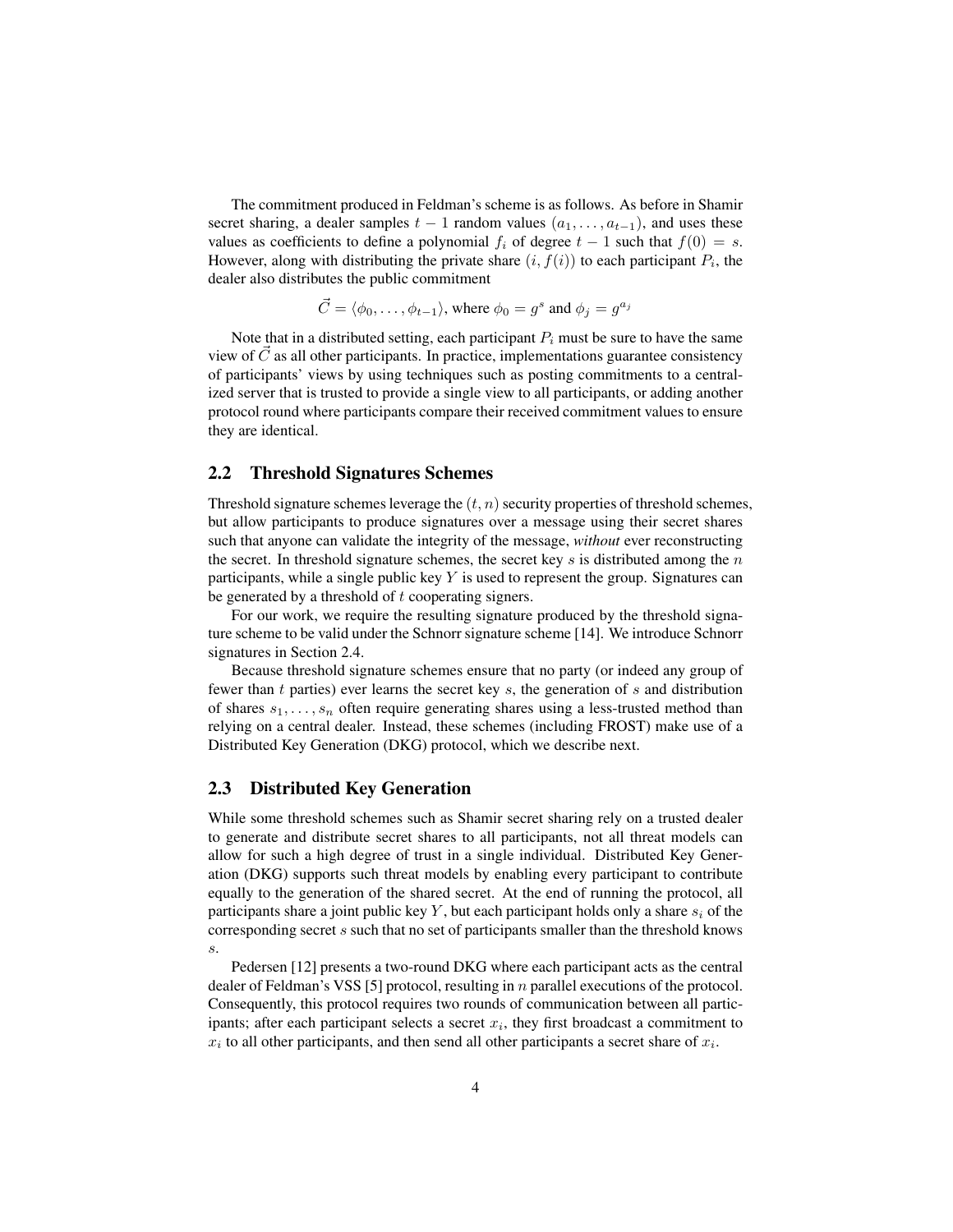Gennaro et al. [8] demonstrate a weakness of Pedersen's DKG [12] such that a misbehaving participant can bias the distribution of the resulting shared secret by issuing complaints against a participant *after* seeing the shares issued to them by this participant, thereby disqualifying them from contributing to the key generation. To address this issue, the authors define a modification to Pedersen's DKG to utilize both Feldman's VSS as well as a verifiable secret sharing scheme by Pedersen [13] resulting in a three-round protocol. To prevent adversaries from adaptively disqualifying participants based on their input, the authors add an additional "commitment round", such that the value of the resulting secret is determined after participants perform this commitment round (before having revealed their inputs).

In a later work, Gennaro et al. [7] prove that Pedersen's DKG as originally described [12] is *secure enough* in certain contexts, as the resulting secret is sufficiently random despite the chance for bias from a misbehaving participant adaptively selecting their input after seeing inputs from other participants. However, Pedersen's DKG requires larger security parameters to achieve the same level of security as the modified variant by Gennaro et al. [8] that requires the additional commitment round. In short, the two-round Pedersen's DKG [12] requires a larger group to be as secure as the three-round DKG presented by Gennaro et al. [8].

### 2.4 Schnorr Signatures

Often, it is desirable for signatures produced by threshold signing operations to be indistinguishable from signatures produced by a single party, consequently being backwards compatible with existing systems, and also preventing a privacy leak of the identities of the individual signers. For our work, we require signatures produced by FROST signing operations to be indistinguishable from Schnorr signatures, and thus verifiable using the standard Schnorr verification operations. To this end, we now describe Schnorr signing and verification operations [14] in a single-signer setting.

Let  $G$  be a group with prime order q and generator g, and let H be a cryptographic hash function mapping to  $\mathbb{Z}_q^*$ . A Schnorr signature is generated over a message m by the following steps:

- 1. Sample a random nonce  $k \in_R \mathbb{Z}_q$ ; compute the commitment  $R \leftarrow g^k \in \mathbb{G}$
- 2. Compute the challenge  $c = H(m, R)$
- 3. Using the secret key s, compute the response  $z = k + s \cdot c \in \mathbb{Z}_q$
- 4. Define the signature over m to be  $\sigma = (z, c)$

Validating the integrity of m using the public key  $Y = g^s$  and the signature  $\sigma$  is performed as follows:

- 1. Parse  $\sigma$  as  $(z, c)$ .
- 2. Compute  $R' = g^z \cdot Y^{-c}$
- 3. Compute  $z' = H(m, R')$
- 4. Output 1 if  $z = z'$  to indicate success; otherwise, output 0.

Schnorr signatures are simply the standard  $\Sigma$ -protocol proof of knowledge of the discrete logarithm of Y, made non-interactive (and bound to the message  $m$ ) with the Fiat-Shamir transform.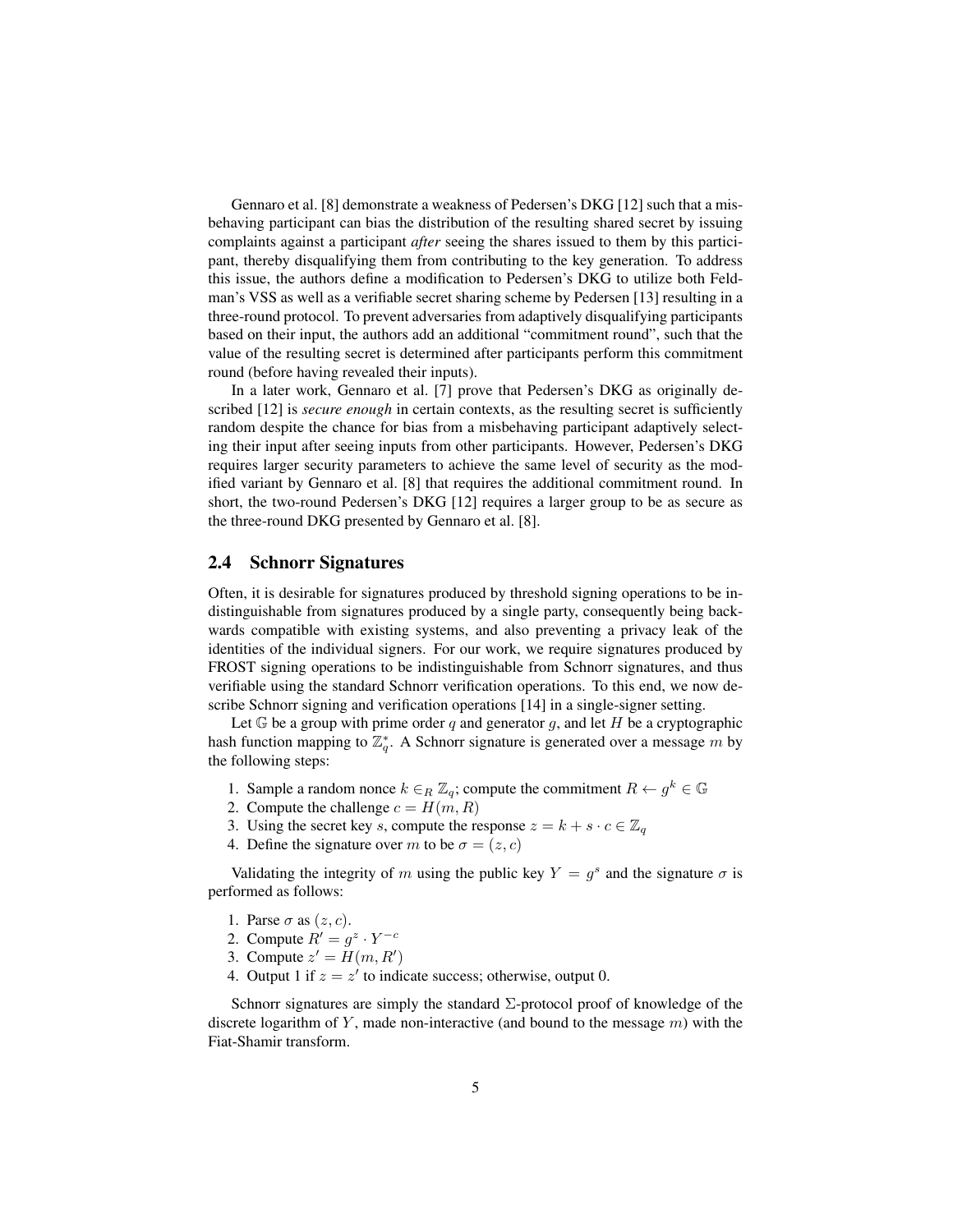### 2.5 Additive Secret Sharing

Similarly to the single-party setting described above, FROST requires generating a random nonce  $k$  for each signing operation. However, in the threshold setting,  $k$  should be generated in such a way that each participant *contributes to* but *does not know* the resulting k (properties that performing a DKG as described in Section 2.3 also achieve). Key to our design of FROST is the observation that while an arbitrary t out of n entities are required to participate in a signing operation, a simpler  $t$ -out-of- $t$  scheme will suffice to generate the random nonce  $k$ .

While Shamir secret sharing and derived constructions require shares to be points on a secret polynomial f where  $f(0) = s$ , an *additive secret sharing scheme* allows  $t$  participants to jointly compute a shared secret  $s$  by each participant  $P_i$  contributing a value  $s_i$  such that the resulting shared secret is  $s = \sum_{i=1}^{t} s_i$ , the summation of each participant's secret. Consequently, this t-out-of-t secret sharing can be performed non-interactively; each participant directly chooses their own  $s_i$ .

Benaloh and Leichter [1] generalize this scheme to arbitrary access structures; the threshold t-out-of-n case (the "CNF" scheme) corresponds to, for each subset  $A \subset$  $\{1, \ldots, n\}$  of size  $n-(t-1)$ , selecting a random  $s_A$ , a copy of which is given to every participant  $P_i$  for  $i \in A$ . The secret is the sum of all the  $s_A$ , as before. Note that for general *n* and *t*, this scheme is inefficient because each participant holds  $\binom{n-1}{t-1}$  shares. However, in the case  $n = t$ , this scheme reduces to exactly the simpler t-out-of-t additive scheme above.

Share Conversion. Cramer, Damgård, and Ishai [4] present a *non-interactive* mechanism for participants to locally convert additive shares generated via the above generalized additive secret sharing scheme to polynomial (Shamir) form. To perform share conversion using this technique, a secret polynomial  $f$  is constructed such that each participant  $P_i$  can evaluate f only at point i.

We start with the same setup as above: we consider subsets of  $\{1, \ldots, n\}$  of size  $n - (t - 1)$ . Let U be the universe of all  $\binom{n}{t-1}$  such subsets. For each  $A \in U$  (so that A is a particular subset of size  $n - (t - 1)$ , there is a secret share  $s_A$ , such that the secret s is the sum  $\sum_{A \in U} s_A$ . Then for each  $i \in A$ , participant  $P_i$  holds a copy of  $s_A$ .

Cramer et al. [4] then show how to non-interactively convert these  $t$ -out-of- $n$  additive secret shares of s to t-out-of-n Shamir shares of s. For each  $A \in U$ , define the polynomial  $g_A(x) = \prod_{i \in \{1,...,n\} \setminus A} \frac{(i-x)}{i}$  $\frac{-x}{i}$ . Note that for each A of size  $n - (t - 1)$ ,  $g_A(x)$  is of degree  $t - 1$ , satisfies  $g(i) = 0$  for each  $i \in \{1, ..., n\} \backslash A$ , and  $g(0) = 1$ . Now define  $f(x) = \sum_{A \in U} s_A g_A(x)$ , which will also be a degree  $t - 1$  polynomial. Each participant  $P_i$  can compute  $f(i)$  using their knowledge of  $s_A$  for each A that contains *i*, but no other evaluation of *f*. Therefore, since  $f(0) = \sum_{A \in U} s_A g_A(0) =$  $\sum_{A \in U} s_A = s$ , the  $f(i)$  are indeed t-out-of-n Shamir secret shares of s.

In our work, we will use the special case of this technique for when  $n = t$ . In that case, each set A is of size 1, and so each party  $P_i$  can simply choose their own  $s_{\{i\}}$ . Then  $g_{\{i\}}(x)$  is a degree  $t-1$  polynomial with  $g_{\{i\}}(0) = 1, g_{\{i\}}(j) = 0$  for  $j \in \{1, \ldots, t\} \setminus \{i\}$ , and  $g_{\{i\}}(i) = \prod_{j \in \{1, \ldots, t\} \setminus \{i\}} \frac{j-i}{j} = \frac{1}{\lambda_i}$ , where  $\lambda_i$  is the i<sup>th</sup> Langrange coefficient for interpolating on the set  $\{1, \ldots, t\}$ . Therefore  $f(i)$  is simply  $s_{\{i\}}$  $\frac{\{i\}}{\lambda_i}$ . The key observation is that if t parties each select  $s_i$  at random, then  $\frac{s_i}{\lambda_i}$  are tout-of-t Shamir secret shares of  $s = \sum_i s_i$ , and no communication was needed at all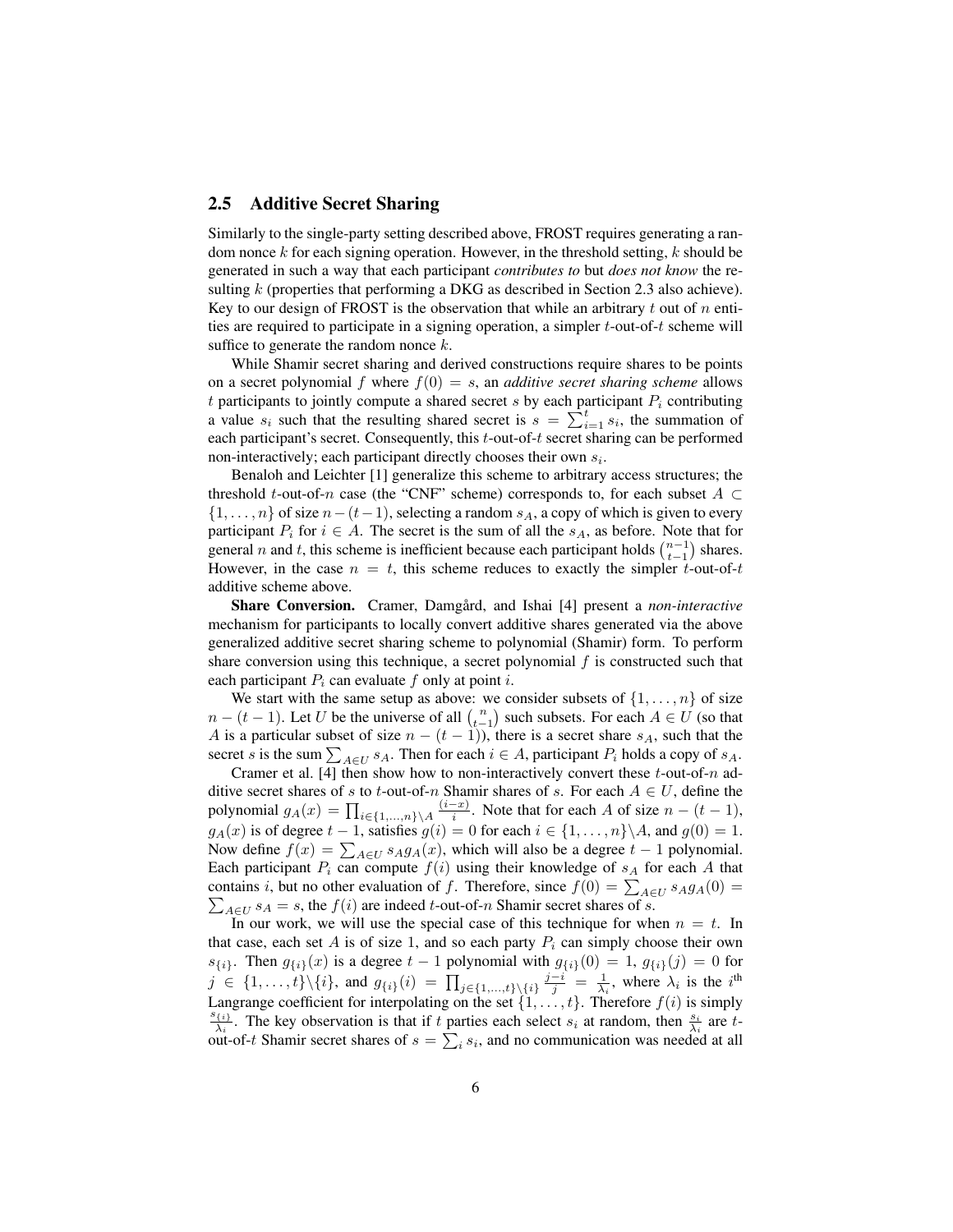to create this Shamir secret sharing of a random value.

In FROST, participants use this technique during signing operations to non-interactively generate a one-time secret nonce (as is required by Schnorr signatures, described in Section 2.4) that is Shamir secret shared among all  $t$  signing parties.

# 3 Motivation

Prior threshold signature constructions [7,16] provide the property of *robustness*; if one participant misbehaves and provides malformed shares, the remaining honest participants can detect the misbehaviour, exclude the misbehaving participant, and complete the protocol, so long as the number of remaining honest participants is at least the threshold t. However, in settings where one can expect misbehaving participants to be rare, one can use a protocol that is more efficient in the "optimistic" case that all participants honestly follow the protocol, even if it means aborting and restarting the protocol (having kicked out the misbehaving participant) otherwise.

We now present two use cases of threshold signatures demonstrating when robustness as a security property for threshold signatures is not strictly required in real-world settings, so long as misbehaviour can be detected when it occurs and the misbehaving party identified and excluded in the future.

Use Case One: Single Owner, Partitioned Secret. In a setting when a secret signing key s is partitioned among a set of devices *owned by the same entity*, robustness is not a strict requirement for signing operations. In this setting, s is partitioned to ensure redundancy in the case of device failure, while limiting the exposure of s to any single device. Notably, a device that issues malformed signatures during signing operations can be simply removed from the set of trusted devices, as the misbehaving device could either be broken or compromised. Because the set of devices is owned entirely by a single entity, simply aborting the protocol and replacing the malfunctioning device is sufficient for this setting.

Use Case Two: Required Abort on Misbehaviour. When  $s$  is divided among a set of  $n$  mutually untrusted parties, misbehaviour by one of the parties warrants immediate investigation in some settings. In other words, the misbehaviour by one participant *requires* immediate investigation and consequently aborting the protocol. One appropriate response after detecting misbehaviour in this setting can be to remove the participant from the set of trusted signers. In sum, while the act of misbehaving and the identity of the misbehaving participant should be *identifiable*, the protocol does not require robustness.

Observations. Importantly, both use cases underscore the practicality of favouring improved efficiency over robustness in the optimistic case that no party misbehaves. However, if one party does misbehave and contributes malformed shares, honest parties can identify the misbehaving party and abort the protocol. The honest parties can then simply re-run the protocol amongst themselves, excluding the misbehaving participant. Consequently, we can leverage this insight to improve upon prior threshold signature constructions, trading off robustness in the protocol for improved efficiency.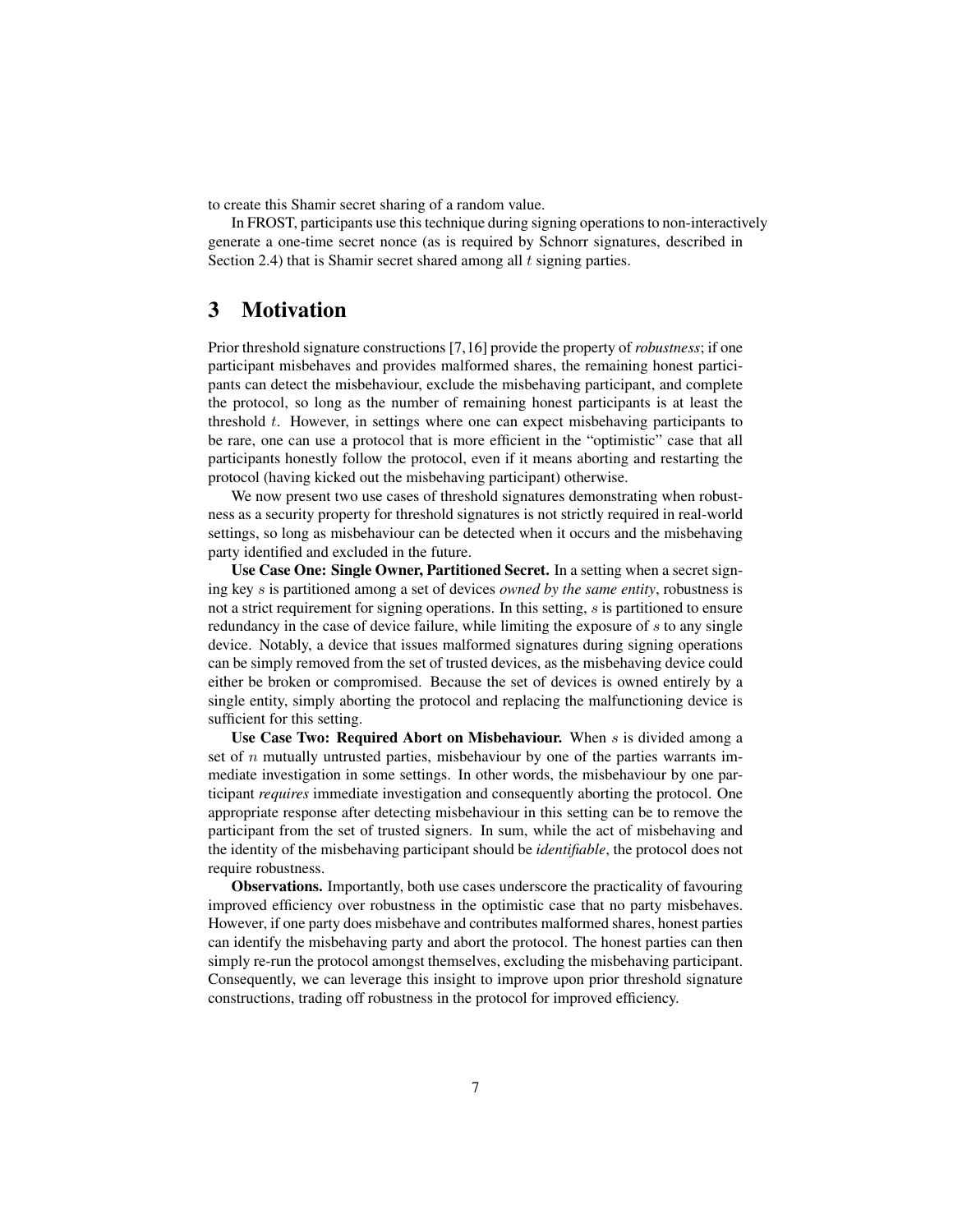# 4 Related Work

Stinson and Strobl [16] present a threshold signature scheme producing Schnorr signatures, using the modification of Pedersen's DKG presented by Gennaro et al. [8] to generate both the secret key s during key generation as well as the random nonce  $k$ during each signing operations, as required by Schnorr signatures. In total, this construction requires at minimum four rounds for each signing operation (assuming no participant misbehaves): three rounds to perform the DKG to obtain  $k$ , and one round to distribute signature shares and compute the resulting group signature. Each round requires participants to send values to every other participant.

Gennaro et al. [7] present a threshold Schnorr signature protocol that uses Pedersen's DKG as presented originally [12] to generate both s during key generation and the random nonce k during signing operations. Recall from Section 2.3 that Pedersen's DKG requires two rounds to obtain the  $k$  value. In the setting that all participants maintain equal levels of trust, signing operations in this construction require three rounds of communication in total, where all participants send values to all other participants in each round. The authors also discuss an optimization that leverages a *signature aggregator* role, an entity trusted to gather signatures from each participant, perform validation, and publish the resulting signature, a role we also adopt in our work. In their optimized variant, participants can perform Pedersen's DKG to generate multiple  $k$  values in a pre-processing stage independently of performing signing operations. In this variant, to compute  $\ell$  number of signatures, signers first perform two rounds of  $\ell$  parallel executions of Pedersen's DKG, thereby generating  $\ell$  random nonces. The signers can then store these pre-processed values to later perform  $\ell$  single-round signing operations.

Along with standard security notions of correctness and protection against adaptive chosen-message attacks, the schemes presented by Stinson and Strobl [16] and Gennaro et al. [7] are both *robust*; participants that contribute malformed values can be discarded and the protocol can complete, so long as at least  $t$  valid participants correctly follow the protocol.

Our work builds upon both of the above schemes; we adapt the proof of security presented by Stinson and Strobl [16] to prove the security of our scheme, and we use Pedersen's DKG for key generation with a requirement that in the case of misbehaviour, the protocol aborts and the cause investigated out of band. However, our work has one key difference. Notably, we *do not* perform a DKG during signing operations as is done in both of the above schemes, but instead make use of additive secret sharing and share conversion. Consequently, our scheme trades off robustness for more efficient signing operations, such that a misbehaving participant can cause the signing operation to abort. However, as described in Section 3, this tradeoff is practical to many realworld settings. Further, because FROST does not provide robustness, FROST is secure so long as the adversary controls fewer than the threshold t participants for any  $t \leq n$ ; protocols that provide both secrecy and robustness can at best provide security for  $t \leq n/2$  [8].

While FROST is the first Schnorr threshold signature scheme to exchange robustness for improved network round efficiency, other threshold scheme constructions have followed a similar trend. Gennaro and Goldfeder [6] present a threshold ECDSA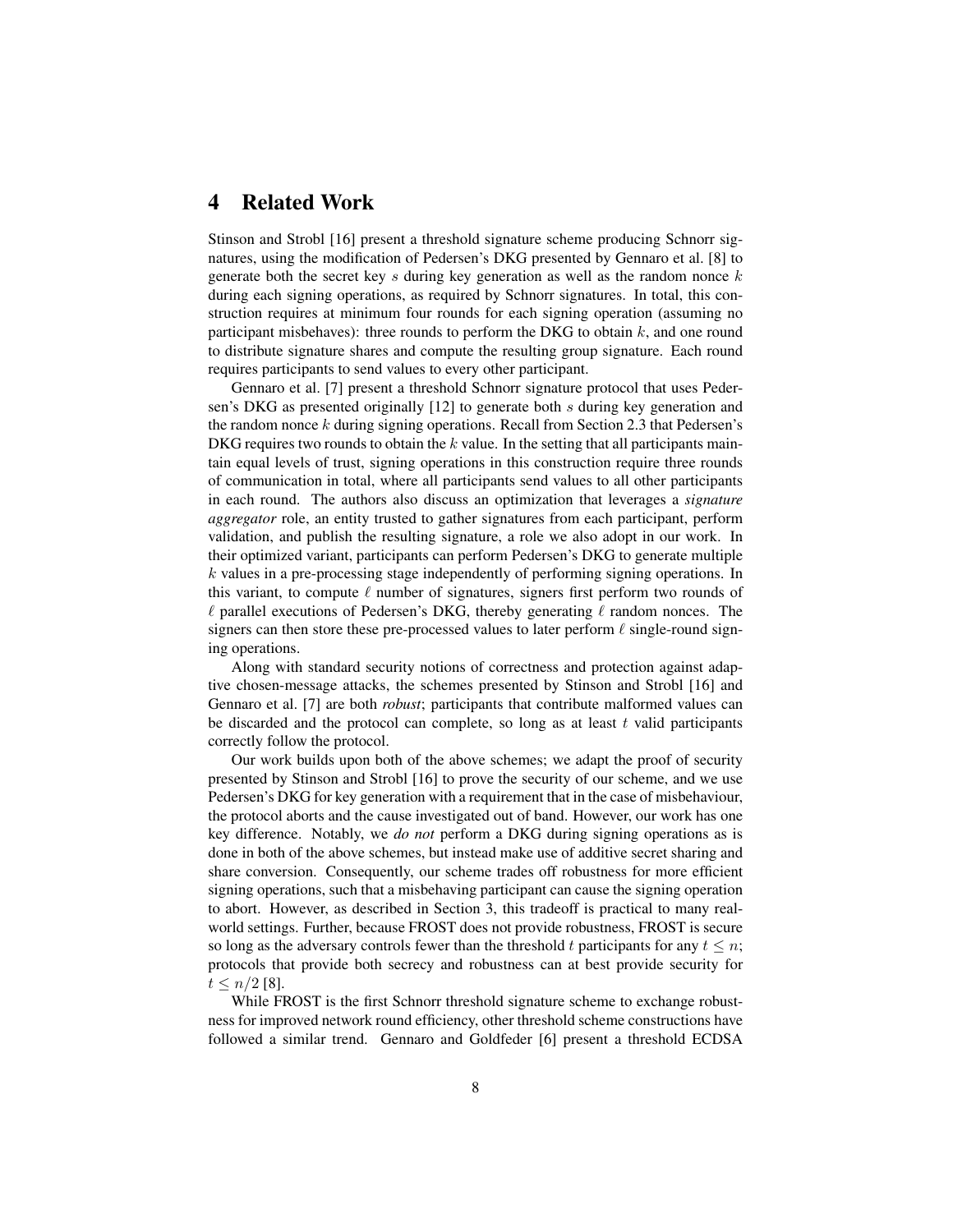scheme that similarly requires aborting the protocol in the case of participant misbehaviour. Their signing construction uses a two-round DKG to generate the nonce required for the ECDSA signature, leveraging additive-to-multiplicative share conversion.

# 5 Preliminaries

Let  $\mathbb G$  be a group of prime order q in which the Decisional Diffie-Hellman problem is hard, and let g be a generator of  $G$ . Let H be a cryptographic hash function mapping to  $\mathbb{Z}_q^*$ .

Let n be the number of participants in the signature scheme, and t denote the threshold of the secret-sharing scheme. Let i denote the *participant identifier* for participant  $P_i$  where  $1 \leq i \leq n$ . Let  $s_i$  be the long-lived secret share for participant  $P_i$ . Let Y denote the long-lived public key shared by all participants in the threshold signature scheme, and let  $Y_i = g^{s_i}$  be the public key share for the participant  $P_i$ . Finally, let m be the message to be signed.

For a fixed set  $S = \{p_1, \ldots, p_t\}$  of t participant identifiers in the signing operation, let  $\lambda_i = \prod_{j=1, j\neq i}^t \frac{x_{p_j}^{\alpha}}{x_{p_j} - x_{p_j}}$  $\frac{x_{p_j}}{x_{p_j}-x_{p_i}}$  denote the i<sup>th</sup> Lagrange coefficient for interpolating over S. Note that the information to derive these values depends on which  $t$  (out of  $n$ ) participants are selected.<sup>2</sup>

Security Assumptions. We maintain the following assumptions, which implementations need to account for in practice.

- *Message Validation.* We assume every participant checks the validity of the message  $m$  to be signed before issuing its signature share. If the message is invalid, the participant should take actions to discard the message and report the misbehaviour to other participants.

- *Reliable Message Delivery.* We assume messages are sent between participants using a reliable network channel.

- *Participant Identification.* In order to report misbehaving participants, we require that values submitted by participants to be identifiable within the signing group. Our protocols assume participants are not forging messages by other participants, but implementations can enforce this using a method of participant authentication within the signing group.<sup>3</sup>

# 6 FROST: Flexible Round-Optimized Schnorr Threshold signatures

We now present FROST, a Schnorr-based threshold signature scheme that addresses the network performance requirements of threshold signatures used in practice, including

<sup>&</sup>lt;sup>2</sup>Note that if n is small, the  $\lambda_i$  for every possible S can be precomputed by each participant during the key generation phase of the protocol as a performance optimization to avoid re-computing these values for each signing operation.

 $3$ For example, authentication tokens or TLS certificates could serve to authenticate participants to one another.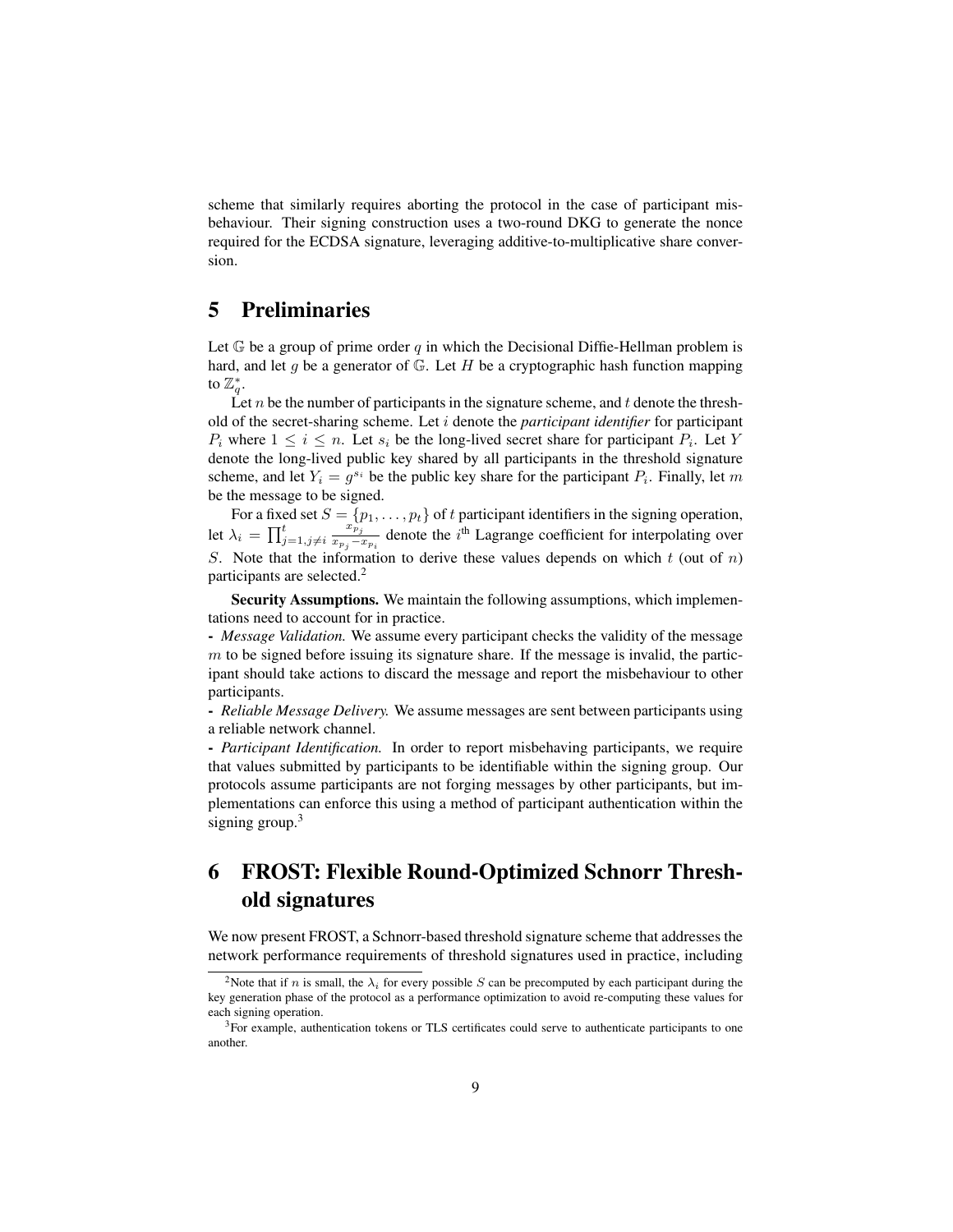the use cases presented in Section 3. While prior constructions described in Section 2.3 use Pedersen's DKG to generate shared random values during *both* key generation and signing operations, FROST leverages additive secret sharing (further discussed in Section 2.5) to *non-interactively* generate random values for signing operations. We present two variants of signing operations in FROST to demonstrate its flexibility in different settings.

### 6.1 Key Generation

To generate long-lived key shares in our scheme's key generation protocol, FROST uses Pedersen's DKG for key generation. Similarly to Gennaro et al. [7], we refer to Pedersen's DKG as Ped-DKG for the remainder of this work, and present detailed protocol steps in Figure 1.

To begin the key generation protocol, a set of participants must be formed using some out-of-band mechanism decided upon by the implementation. After participating in the Ped-DKG protocol, each participant  $P_i$  holds a value  $(i, s_i)$  that is their longlived secret signing share. Participant  $P_i$ 's public key share  $Y_i = g^{s_i}$  is used by other participants to verify the correctness of  $P_i$ 's signature shares in the following signing phase, while the group public key  $Y$  can be used by parties external to the group to verify signatures issued by the group in the future.

View of Commitment Values. As required for *any* multi-party protocol using Feldman's VSS, the key generation stage in FROST similarly requires participants to maintain a consistent view of commitments issued during the execution of Ped-DKG. In this work, we assume participants broadcast the commitment values honestly (e.g., participants do not provide different commitment values to a subset of participants); recall Section 2.1 where we described techniques to achieve this guarantee in practice.

Security tradeoffs. While Gennaro et al. [8] describe the "Stop, Kill, and Rewind" variant of Ped-DKG (where the protocol terminates and is re-run if misbehaviour is detected) as vulnerable to influence by the adversary, we note that in a real-world setting, good security practices typically require that the cause of misbehaviour is investigated once it has been detected; the protocol is not allowed to terminate and re-run continuously until the adversary finds a desirable output. However, implementations wishing for a robust DKG can use the construction presented by Gennaro et al. [8]. Note that the efficiency of the DKG for the key generation phase is not extremely critical, because this operation must be done only *once per key generation* for long-lived keys. For the per-signature operations, FROST optimizes the generation of random values *without* utilizing a DKG, as discussed next.

### 6.2 Signing

We now present two variants of the signing protocol for FROST. Note that both variants leverage the use of a *signature aggregator*, which we now describe.<sup>4</sup>

<sup>4</sup>FROST protocols can also be instantiated without a signature aggregator; we present this variant in the full version of this work.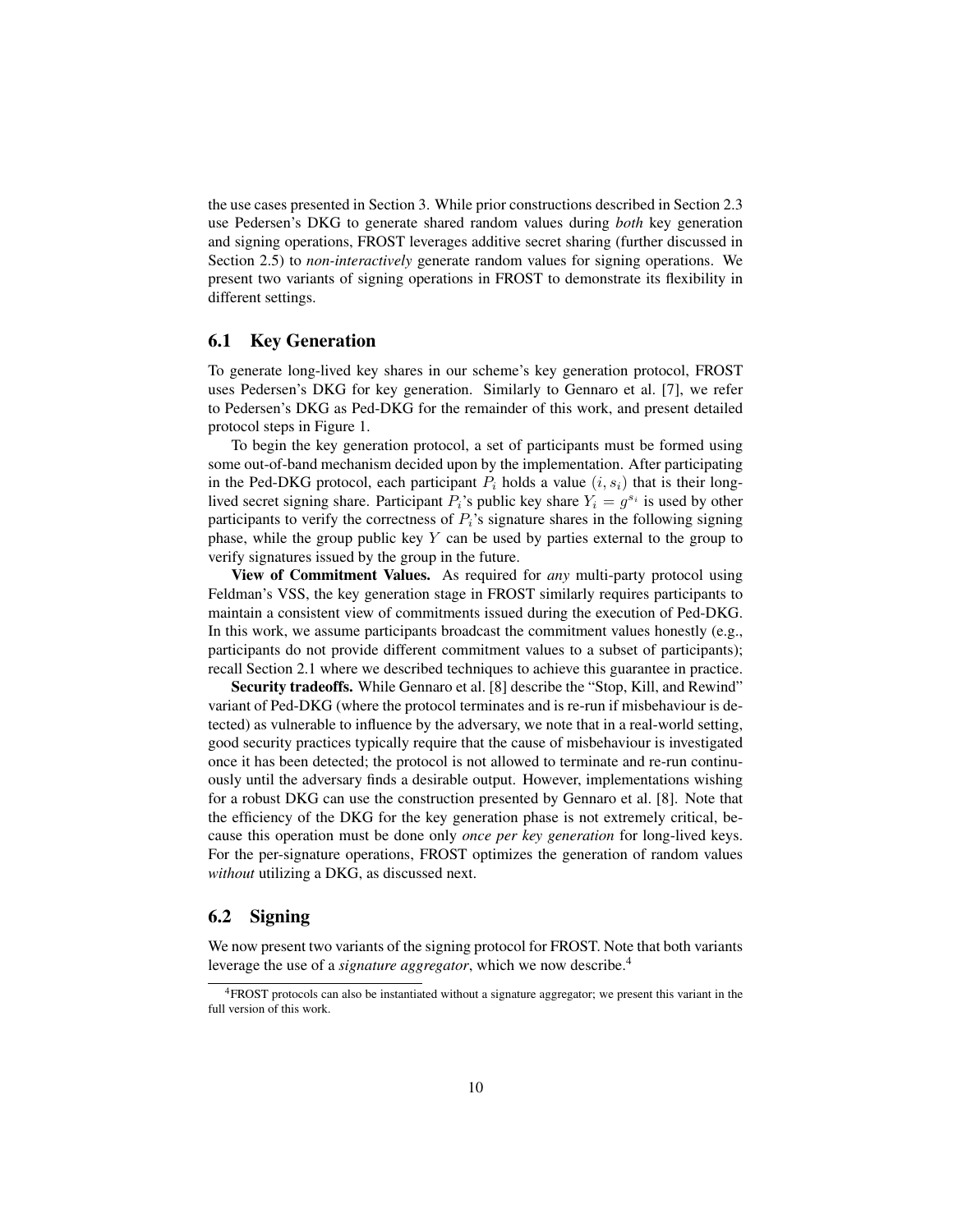#### Distributed Key Generation (DKG) Protocol: Ped-DKG [12]

### Round One

- 1. Every participant  $P_i$  samples t random values  $(a_{i0}, \ldots, a_{i(t-1))}) \in_R \mathbb{Z}_q$ , and uses these values as coefficients to define a polynomial  $f_i(x)$  =  $\sum_{j=0}^{t-1} a_{ij} x^j$  of degree  $t-1$  over  $\mathbb{Z}_q$ .
- 2. Every participant  $P_i$  computes a public commitment and broadcasts this commitment to all other participants.

$$
\vec{X}_i = \langle \phi_{i0}, \dots, \phi_{i(t-1)} \rangle
$$
, where  $\phi_j = g^{a_{ij}}$ ,  $0 \le j \le t - 1$ 

#### Round Two

- 1. Each participant  $P_i$  securely sends to each other participant  $P_j$  a secret share  $(j, f_i(j)).$
- 2. Every participant  $P_i$  verifies the share they received from each other participant  $P_j$ , where  $i \neq j$ , by verifying:

$$
g^{f_j(i)} \stackrel{?}{=} \prod_{k=0}^{t-1} \phi_{jk}^{i^k \bmod q}
$$

If the check fails, abort the protocol and investigate the participant that resulted in the failed check. Otherwise, continue to the next step.

- 3. Each participant  $P_i$  calculates their long-lived private signing share by computing the sum of all their received shares  $s_i = \sum_{j=1}^n f_j(i)$ , and stores  $s_i$ securely.
- 4. Each participant then calculates their own public verification share  $Y_i =$  $g^{s_i}$ , and the group's public key  $Y = \prod_{j=1}^n \phi_{j0}$ . Note that any participant can compute the public verification share of any other participant as  $Y_i =$  $\prod_{j=1}^n \prod_{k=0}^{t-1} \phi_{jk}^{i^k \bmod q}.$

Figure 1: Ped-DKG. A distributed key generation protocol introduced by Pedersen  $[12]$  where each of n participants executes Feldman's VSS as the dealer in parallel, and derives their secret share as the sum of the shares received from each of the  $n$  VSS executions. This variant requires *aborting* the protocol on misbehaviour.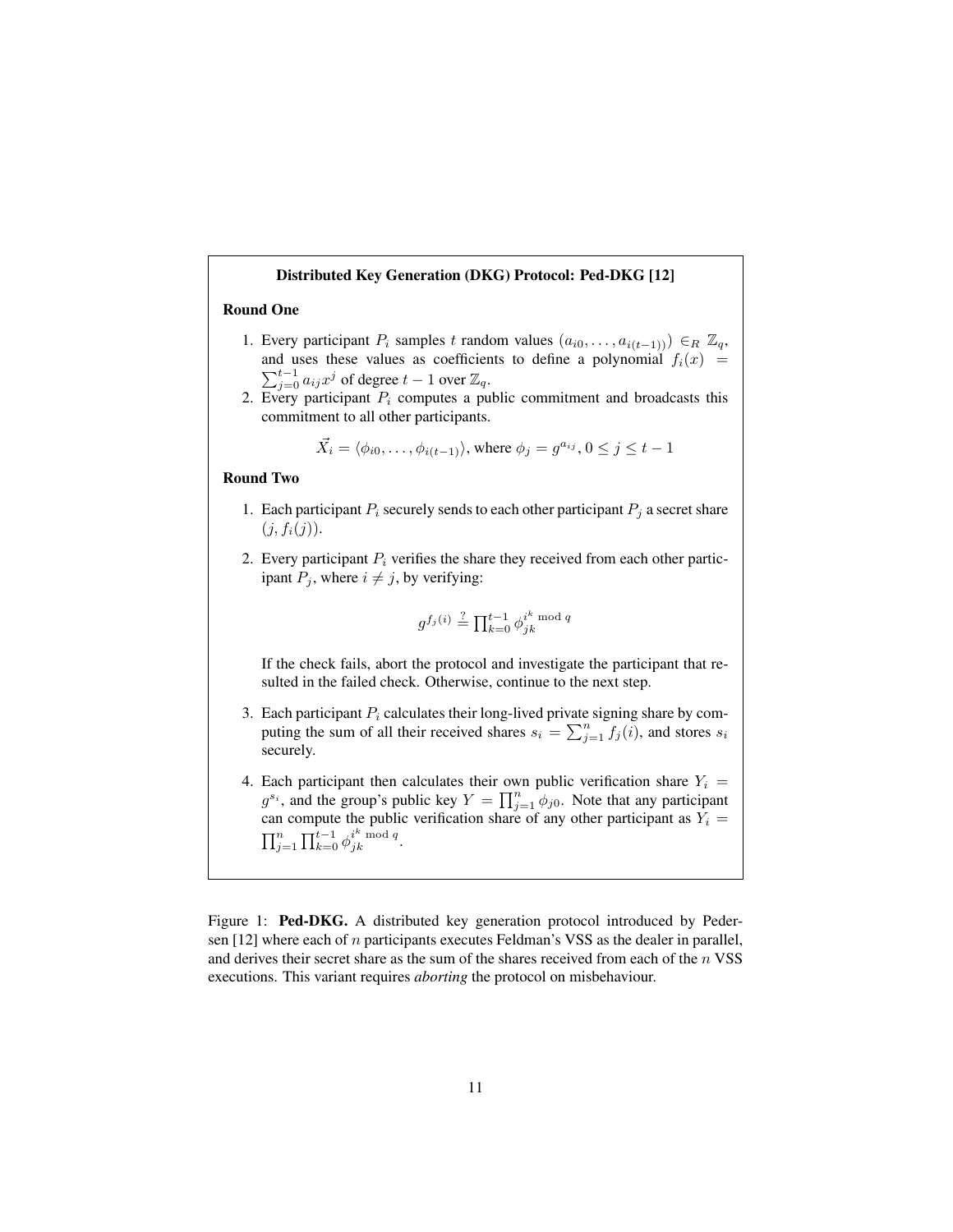Signature Aggregator Role. FROST assumes a semi-trusted role, which we call the signature aggregator A. This role can be performed by *any* participant in the protocol, or even an external party, provided they know the participants' public-key shares  $Y_i$ . A is trusted to report misbehaving parties (we assume values submitted by participants can be authenticated, as discussed in Section 5) and to publish the group's signature at the end of the protocol. As we further describe in Section 7, if  $A$  deviates from the protocol, the protocol remains secure against adaptive chosen message attacks. A malicious  $A$  has the power to perform denial of service attacks and to falsely report misbehaviour by participants, but *cannot* learn the private key or cause improper messages to be signed. Note this signature aggregator role is also used by Gennaro et al. [7] to enable the optimized variant of their construction.

#### 6.2.1 Two-Round Interactive Signing Protocol

We present a two-round protocol in Figure 2; notably, this design requires participants to send and receive only two messages in total (one message in each round). The signature aggregator  $A$  performs coordination among all the participants and consequently sends and receives t messages in each round (or  $t - 1$  messages if A is also a participant).

At the beginning of the signing protocol,  $A$  selects t participants (possibly including itself) to participate in the signing. Let  $S$  be the set of those  $t$  participants. In the first round,  $A$  asks each participant in  $S$  for a commitment share, which serves as a secret share to a random commitment for the group (corresponding to the commitment  $g^k$  to the nonce value k in step 1 of the single-party Schnorr signature scheme in Section 2.4). This technique is a  $t$ -out-of- $t$  additive secret sharing; the resulting secret nonce is  $k = \sum_{i \in S} d_i$ , with each  $d_i$  selected by participant  $P_i$ ,  $i \in S$ . Recall from Section 2.5, however, that if the  $d_i$  values are *additive* shares of k, then  $\frac{d_i}{\lambda_i}$  are t-out-of-t *Shamir* shares of  $k$ . After generating their nonce value  $d_i$  locally and non-interactively, each participant sends a commitment share  $D_i = g^{d_i}$  to A.

In the second round, each participant in  $S$  receives from  $A$  the message  $m$  to be signed and the group's public commitment  $R$  to  $k$ . Each participant checks that  $m$ is a message they are willing to sign. Then, as in single-party Schnorr signatures, each participant computes the challenge  $c = H(m, R)$ . The response to the challenge  $(z = k + s \cdot c)$  in the single-party case) can be computed using the long-term secret shares  $s_i$ , which are t-out-of-n (degree  $t - 1$ ) Shamir secret shares of the group's longlived secret key *s*. Recalling that  $\frac{d_i}{\lambda_i}$  are degree  $t-1$  Shamir secret shares of k, we see that  $\frac{d_i}{\lambda_i} + s_i \cdot c$  are degree  $t-1$  Shamir secret shares of z. Using share conversion again, we get that  $z_i = d_i + \lambda_i \cdot s_i \cdot c$  are *t*-out-of-*t* additive shares of z.

A finally checks the consistency of each participant's reported  $z_i$  with their commitment share  $D_i$  and their public key share  $Y_i$  and if every party issued a correct  $z_i$ , then the sum of the  $z_i$  values, along with c, forms the Schnorr signature on m.

#### 6.2.2 Single-Round Signing Protocol with Preprocessing

We now describe an optimization to the signing protocol presented in Figure 2. Instead of each participant generating one random nonce and commitment share at the time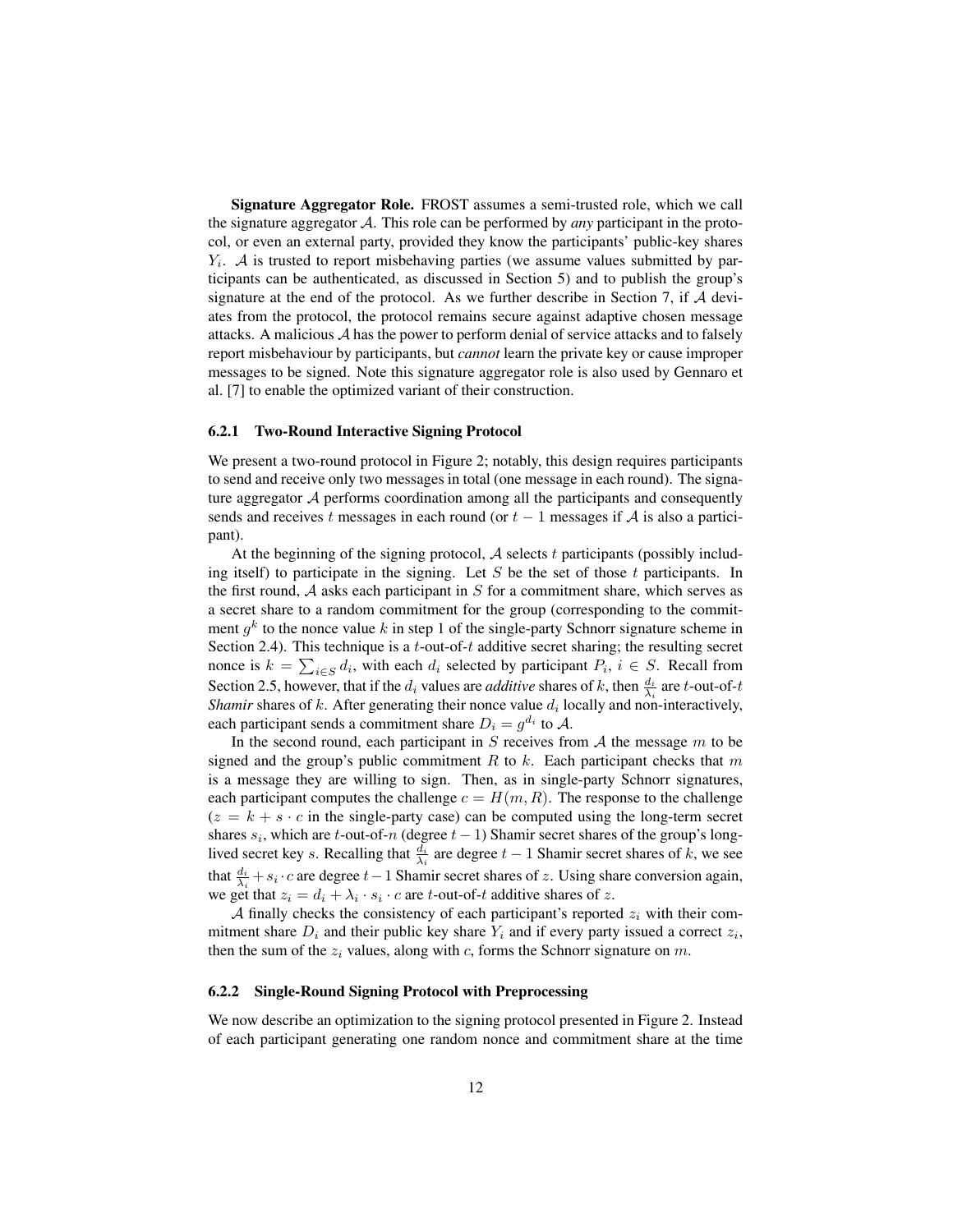$Sign(m) \rightarrow (m, \sigma)$ 

Let  $A$  denote the signature aggregator. Let  $S$  form the set of identifiers corresponding to the participants selected for the signing operation, where  $|S| = t$ . Note that  $A$  can themselves be one of the  $t$  participants.

#### Round 1

- 1. The signature aggregator  $A$  initializes a signing operation by sending a request for a commitment share to each participant  $P_i : i \in S$ .
- 2. Each  $P_i$  samples a fresh nonce  $d_i \in_R \mathbb{Z}_q$ .
- 3. Each  $P_i$  derives a corresponding single-use public commitment share  $D_i =$  $g^{d_i}.$
- 4. Each  $P_i$  returns  $D_i$  to  $A$ , and stores  $(d_i, D_i)$  locally.

#### Round 2

- 1. The signature aggregator A computes the public commitment  $R =$  $\prod_{i \in S} D_i$  for the set of selected participants.
- 2. For  $i \in S$ , A sends  $P_i$  the tuple  $(m, R, S)$ .
- 3. After receiving  $(m, R, S)$ , each participant  $P_i$  for  $i \in S$  first validates the message m, aborting if the check fails.
- 4. Each  $P_i$  computes the challenge  $c = H(m, R)$ .
- 5. Each  $P_i$  computes their response using their long-lived secret share  $s_i$  by computing  $z_i = d_i + \lambda_i \cdot s_i \cdot c$ , using S to determine  $\lambda_i$ .
- 6. Each  $P_i$  securely deletes  $(d_i, D_i)$ , and then returns  $z_i$  to  $\mathcal{A}$ .
- 7. The signature aggregator  $A$  performs the following steps:
	- 7.a Verifies the validity of each response by checking  $g^{z_i} \stackrel{?}{=} D_i \cdot Y_i^{c \cdot \lambda_i}$  for each signing share  $z_1, \ldots, z_t$ . If the equality does not hold, first identify and report the misbehaving participant, and then abort. Otherwise, continue.
	- 7.b Compute the group's response  $z = \sum z_i$
	- 7.c Publish the signature  $\sigma = (z, c)$  along with the message m.

Figure 2: FROST Two-Round Signing Protocol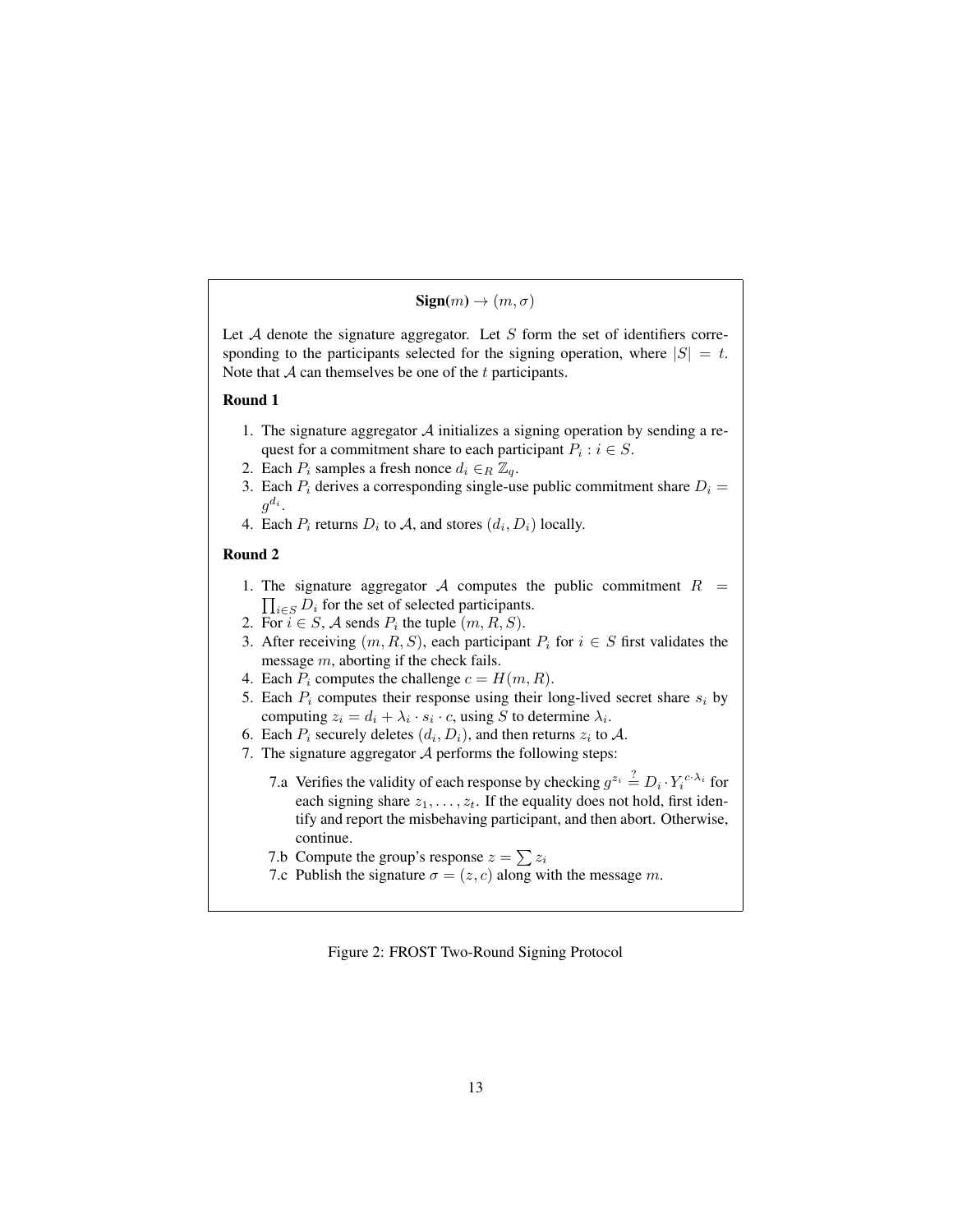of each signing operation, participants instead generate a set of these values during an asynchronous and non-interactive batched pre-processing stage. We present this variant assuming the availability of a centralized location to store commitment shares which we term a *commitment server*, further described below. After performing this pre-processing step, this variant of FROST can support signing operations in a single (non-broadcast) round.

One feature of the single-round variant that we wish to highlight is the ability to perform *asynchronous* signing operations. Specifically, signers only need to receive one message and reply eventually. Because the protocol occurs in one round, signers are not required to be online simultaneously and instead can process requests and respond with signature shares asynchronously; the final signature can be computed after the  $t<sup>th</sup>$  signer provides their signature share. This computation can be done by A, or even publicly, if the set of which particular  $t$  participants contributed to a given signature is not required to be secret.

Commitment Server Role. The commitment server role performs storage and management of participants' commitment shares, and consequently must be accessible to all participants. While the commitment server may be a separate entity, we note that the signature aggregator  $A$  can also provide this service in addition to its other duties. In this setting, the commitment server is trusted to provide the correct commitment shares upon request. If the commitment server chose to act maliciously, it could either prevent participants from performing the protocol by denial of service, or it could provide stale or malformed commitment values on behalf of honest participants, causing uncertainty as to whether the commitment server or the participant was the misbehaving entity. We note that if  $A$  assumes the commitment server role itself, this uncertainly is avoided; in addition, by performing the role of commitment server,  $A$  has a complete view of what participants have published and consequently can carry out their role to report misbehaviour when it occurs.

Preprocessing Stage. In the preprocessing stage, each participant begins by generating a set of *single-use* private nonces and corresponding public commitment shares  $(d_{ij}, D_{ij}) : j \in \{1, \ldots, \zeta\}$ , such that  $\zeta \in \mathbb{Z}$  is a constant term indicating the number of nonce/commitment shares generated by each participant in a single batch. In this setting,  $j$  is a counter maintained by each participant locally to identify the next nonce/commitment share pair available to use for signing.

Each participant  $P_i$  then publishes this set of commitment shares and their own participant identifier  $(i, \{D_{ij} : j \in \{1, ..., \zeta\}\})$  to the commitment server. The commitment server stores this information for use in subsequent signing operations.

We present the complete set of steps for this preprocessing stage in Figure 3. Each participant must separately perform this operation at least once per each  $\zeta$  signing operations.

Signing Protocol. The signing protocol in this variant remains largely the same as in Section 6.2.1, as demonstrated in Figure 3. However, instead of the signature aggregator A requesting  $D_{ij}$  from each participant, A instead fetches these values from the commitment server, which deletes each one (or marks it as used) after serving it to  $\mathcal{A}$ . Upon receiving the request from  $\mathcal{A}$  to begin the signing protocol that includes the commitment share  $D_{ij}$  indicating which nonce to use in the signing operation, each participant first checks to ensure that  $D_{ij}$  corresponds to a valid nonce and commitment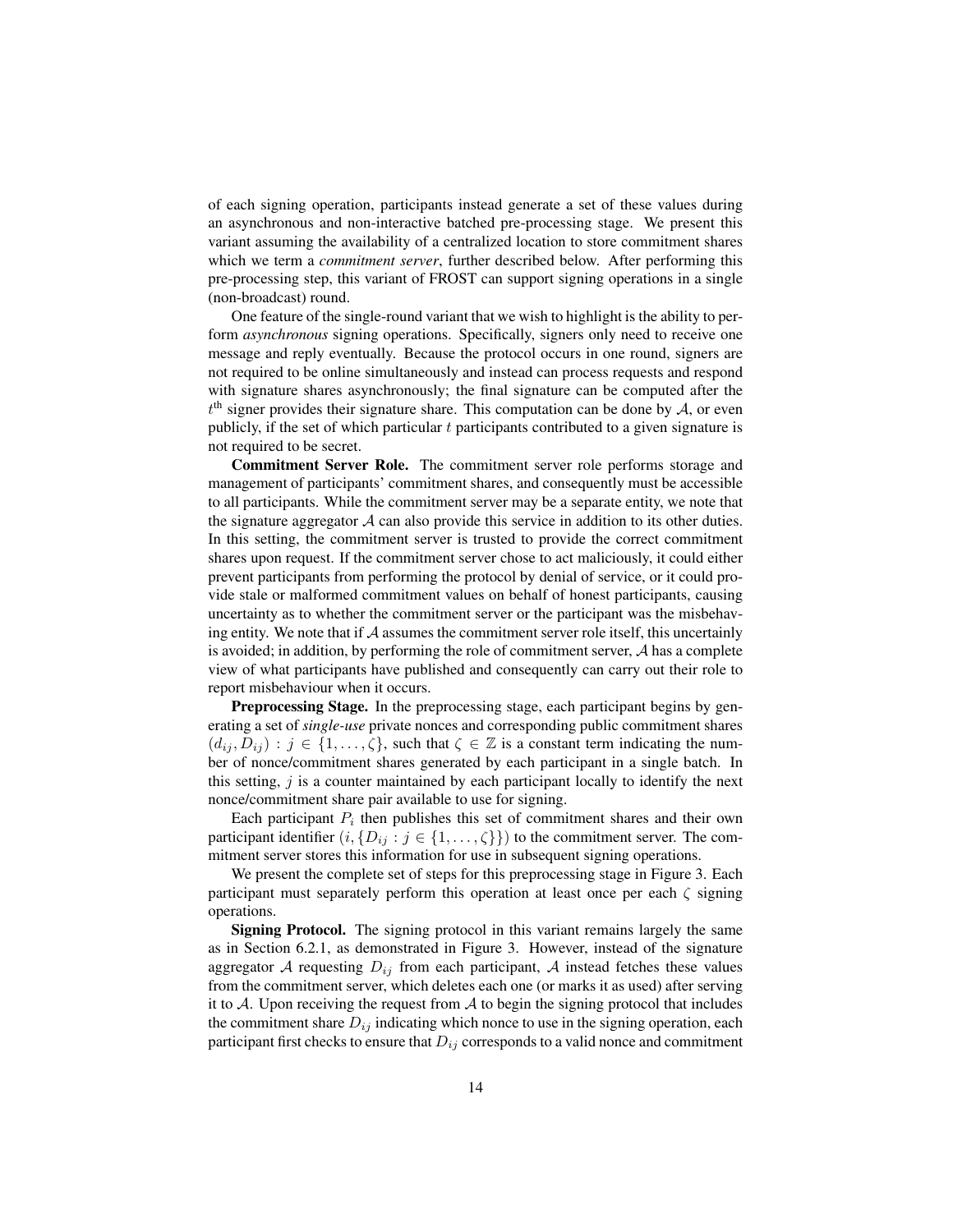Preprocess( $\zeta$ )  $\rightarrow$   $(i, \{D_{ij} : j \in \{1, \ldots, \zeta\}\})$ 

Each participant  $P_i$  performs this stage independently as a prerequisite to participate in future signing operations. Let  $j$  be a counter denoting a specific nonce/commitment share pair, and let  $\zeta$  be a constant indicating the number of such pairs generated in a single batch.

- 1. Create an empty list  $\rho$ .
- 2. For  $j : (1, \ldots, \zeta)$ , perform the following steps:
	- 2.a Sample  $d_{ij} \leftarrow \mathbb{Z}_q$  as a single-use private nonce.
	- 2.b Derive a corresponding single-use public commitment share  $D_{ij} = g^{d_{ij}}.$
	- 2.c Append  $D_{ij}$  to the list  $\rho$ , and store  $(d_{ij}, D_{ij})$  locally.
- 3. Publish  $(i, \rho)$  to the commitment server, where i is the identifier for participant  $P_i$ .

### $\text{Sign}(m) \rightarrow (m, \sigma)$

Let  $A$  denote the signature aggregator. Let  $S$  be the set of identifiers corresponding to the participants selected for the signing operation, where  $|S| = t$ .

- 1. The signature aggregator A fetches the *next unused* commitment share for each participant  $(i, D_{ij}) : i \in S$  from the commitment server. The commitment server returns these values, and deletes them to prevent their use in future signing operations.
- 2. A computes the signing group's public commitment  $R = \prod_{i \in S} D_{ij}$ .
- 3. The signature aggregator  $A$  sends each selected participant the tuple  $(m, R, S, D_{ij})$ , including  $D_{ij}$  to indicate which nonce/commitment share the participant should use to perform signing.
- 4. After receiving  $(m, R, S, D_{ij})$ , each participant  $P_i$  checks to make sure that  $D_{ij}$  corresponds to a valid unused nonce  $d_{ij}$ . If not, the participant responds to  $A$  to indicate that the signing protocol must be re-run, and aborts.
- 5. Each participant validates the message  $m$ , aborting if  $m$  is invalid.
- 6. The signature aggregator and participants follow the remaining steps 4–7 in Round 2 of Figure 2.

Figure 3: FROST Single-Round Signing Protocol with a Non-Interactive and Batched Pre-Processing Stage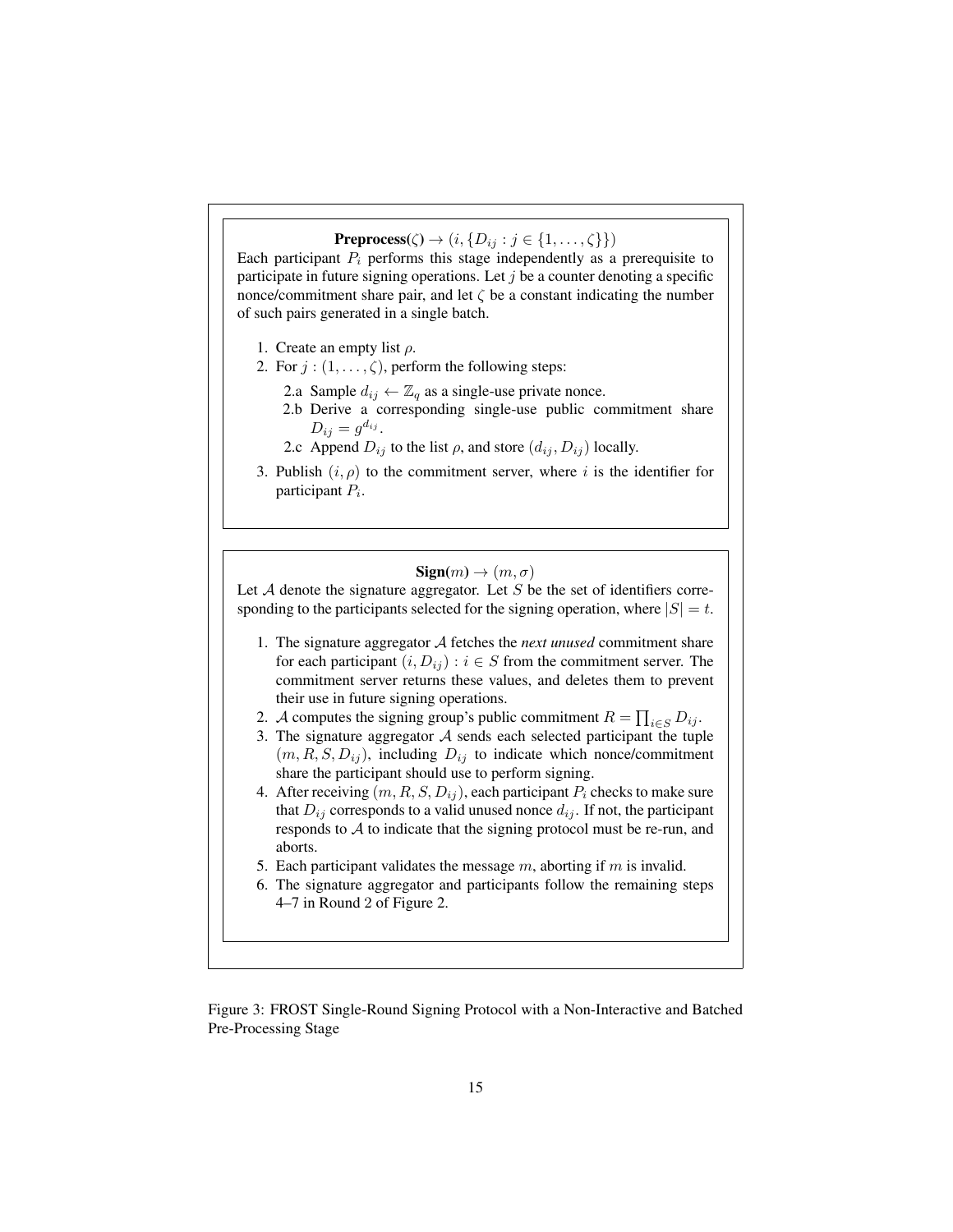share (e.g., the participant has not yet deleted  $d_{ij}$  after using it in an earlier signing round).

Because each nonce and commitment share generated during the preprocessing stage described in Figure 3 must be used *at most once*, participants delete these values after using them in a signing operation, as indicated in Step 5 in Figure 2. An accidentally reused  $d_{ij}$  can lead to exposure of the participant's long-term secret  $s_i$ , so participants must securely delete them, and defend against snapshot rollback attacks as in any implementation of Schnorr signatures.

On the other hand, if the commitment server serves an already-used commitment share  $D_{ij}$  to A during the signing protocol (e.g, the commitment server fails to delete or mark as used  $D_{ij}$  after its use in a previous signing operation), the commitment server will cause a denial of service on the signing protocol. Further, as above, settings where the commitment server is not run by  $A$  itself, the commitment server may cause ambiguity as to whether it was the commitment server (serving a stale  $D_{ij}$ ) or the participant (refusing to respond to a valid  $D_{ij}$ ) that is misbehaving. However, private keys of participants will never be revealed as a result of misbehaviour by the commitment server, and the security of the scheme remains the same as single-party Schnorr, as described in Section 7.

# 7 Security

In the full version of this work, we present detailed proofs of our protocol's security and correctness by employing proof techniques first presented by Stinson and Strobl [16] but adapted for our work. We now review high-level proof sketches for the intuition of these proofs.

### 7.1 Correctness

As in the proof of correctness by Stinson and Strobl, we can similarly prove the correctness for FROST as signatures in FROST are also constructed using secrets from two separate secret polynomials. The first polynomial  $f_1(\cdot)$  is defined in the key generation stage via Ped-DKG. The second polynomial  $f_2(\cdot)$  is defined during the signing phase by the random nonces selected by the  $t$  participants participating in signing, after each participant converts their random nonce (serving as an additive secret share) to a Shamir share using share conversion (as described in Sections 2.5 and 6.2.1).

Finally, the composition of  $f_1$  and  $f_2$  results in the third secret polynomial:

$$
f_3(\cdot) = f_2(\cdot) + H(m, R) \cdot f_1(\cdot)
$$

As such, the correctness of FROST stems from the fact that the signature  $\sigma = (c, z)$ is defined by  $c = H(m, R)$  and  $z = f_3(0) = f_2(0) + c \cdot f_1(0)$  via additive operations.

### 7.2 Security Against Chosen Message Attacks

To demonstrate that signatures in FROST are unforgeable under adaptively chosen message attack in the random oracle model so long as the adversary controls fewer than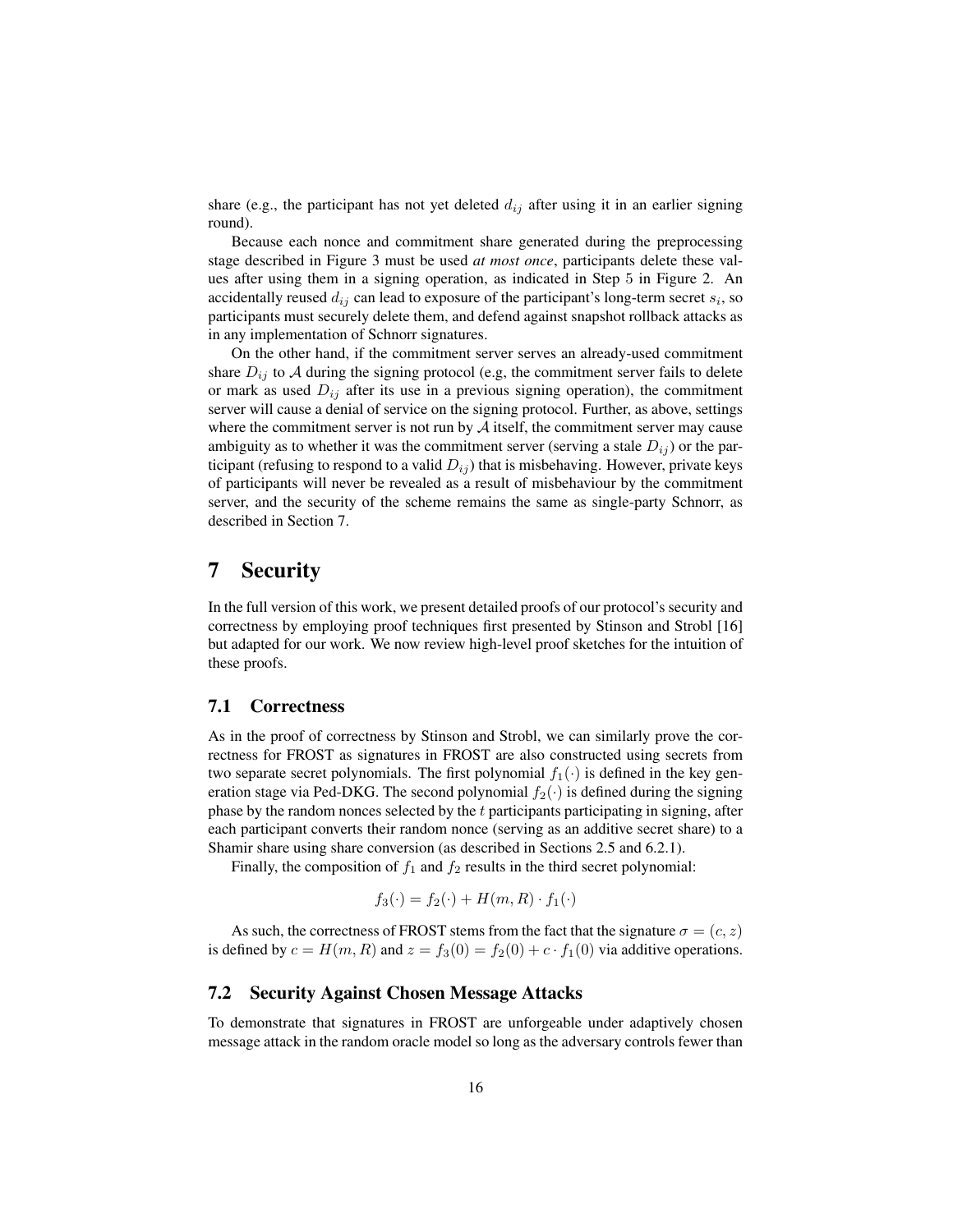the threshold t participants for  $t \leq n$ , we demonstrate that an adversary  $A_{ThreshSchnorr}$ working against FROST can be reduced to a adversary  $A_{NormSchnorr}$  in Schnorr's signature scheme, and vice versa. This proof strategy is first presented by Stinson and Strobl [16] to demonstrate the security of their scheme in which a DKG is used to generate the shared random value in both key generation and signing phases. We adopt this proof strategy to demonstrate that the use of additive secret sharing and share conversion is similarly secure when generating a shared-but-secret random value during signing operations. Here, we provide a high-level intuition for this proof but present the complete proof in our full work.

In the proof presented by Stinson and Strobl, honest party behaviours during the DKG are emulated by a simulator, which the proof demonstrates to be indistinguishable from honest parties in the view of  $A_{ThreshSchnorr}$ .  $A_{NormSchnorr}$  thereby employs this simulator when invoking  $A_{ThreshSchnorr}$  to emulate honest participants during the DKG phase. To simulate the signing of the honest participants,  $A_{NormSchorr}$  feeds valid partial signatures to  $A_{ThreshSchnorr}$  when requested. To compute these partial signatures without actually compromising an honest party, the proof leverages the structure of threshold signatures such that if the  $A_{ThreshSchnorr}$  controls  $t - 1$  parties,  $A_{NormSchnorr}$  can produce the partial signature for the  $t<sup>th</sup>$  (honest) participant (and thus simulate them to  $A_{ThreshSchnorr}$ ), even without knowing the long-lived secret share  $s_i$  held by that participant.

To prove the security of FROST against chosen message attacks, we employ this same proof strategy. However, because each participant produces their single-use secret non-interactively in FROST, our proof does not require a multi-party simulator as is required by Stinson and Strobl. Instead,  $A_{NormSchnorr}$  can directly produce the commitment shares and the signature shares for the  $t<sup>th</sup>$  (honest) participant *without simulating rounds of interaction*, using only the knowledge of the public and private values for the  $t - 1$  corrupted participants. Consequently, by feeding these values to  $A_{ThreshSchnorr}$  when requested,  $A_{NormSchnorr}$  can simulate the complete view to  $A_{ThreshSchnorr}$  in the threshold setting.

### 7.3 Aborting Due to Malformed Inputs

The FROST signing protocol will abort when a participant submits a malformed partial signature, assuming the signature aggregator  $A$  correctly follows the protocol; otherwise, the resulting signature will be invalid. As demonstrated in both signing variants in Figures 2 and 3, because the public group commitment  $R$  is included in the signature's challenge  $c = H(m, R = \prod_{i \in X} D_i)$ , if any participant's partial signature  $z_i$ fails the validity check performed by  $\overline{A}$  (specified in step 7.a in Figure 3), an honest  $A$ will abort the protocol. Even if  $A$  acts maliciously and does not report a failed validity check, the proof established in Section 7.2 demonstrates that the difficulty to produce a valid signature that requires the cooperation of at least one honest party (where the adversary controls up to  $t - 1$  signing parties) is as difficult to an adversary as in the single-party Schnorr case.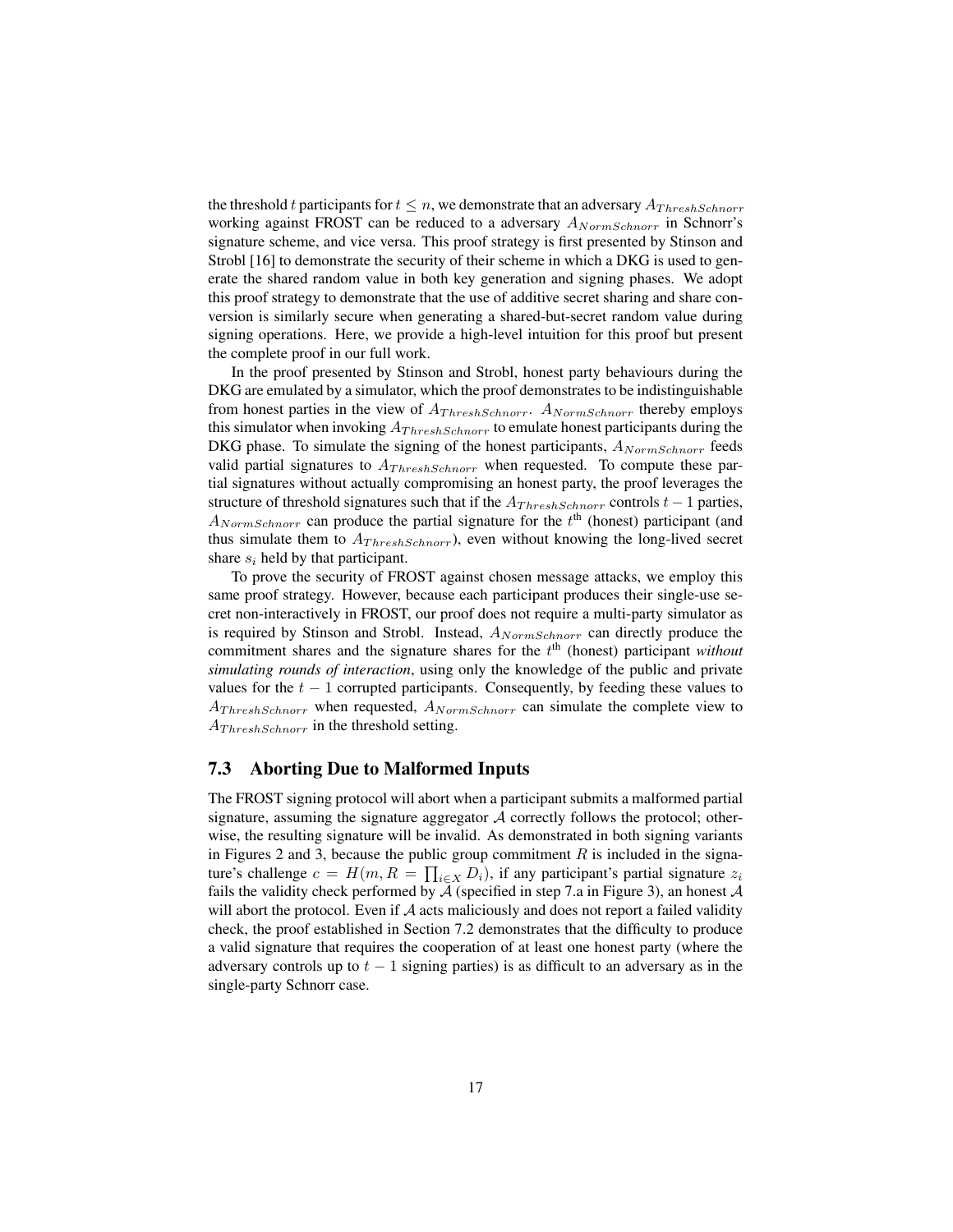# 8 Conclusion

While threshold signatures provide a unique cryptographic functionality that is applicable across a range of settings, implementations incur network overhead costs when performing signing operations under heavy load. As such, minimizing the number of network rounds when generating signatures in threshold signature schemes will reduce the cost of network overhead, benefiting implementations such as those with networklimited devices, where network transmission is costly, or where signers can go offline but wish to perform a signing operation asynchronously.

In this extended abstract, we introduce FROST, a flexible Schnorr-based threshold signature scheme that trades protocol robustness in exchange for optimizing the number of rounds required for signing. We present two signing protocol variants; the first is a two-round protocol where participants send and receive only two messages in total, and the second is an optimization of the first, to a single-round signing operation with a batched non-interactive pre-processing stage. We present two use cases demonstrating examples when trading protocol robustness for improved efficiency is desirable for implementations of threshold signatures, and discuss how aborting the signing protocol is practical in these settings, so long as misbehaviour is detected and the misbehaving participant is identified. We present high-level security proof sketches for FROST building on prior proofs of security demonstrating its security relative to Schnorr's signature scheme in a single-party setting; we expand upon these proofs in the full version of this work.

## Acknowledgments

We thank George Tankersley, Henry DeValence, and Deirdre Connolly for their helpful feedback and discussions about real-world applications of threshold signatures.

We acknowledge the helpful description of additive secret sharing and share conversion as a useful technique to non-interactively generate secrets for Shamir secretsharing schemes by Lueks [10, §2.5.2].

We thank the Royal Bank of Canada and NSERC grant CRDPJ-534381 for funding this work. This research was undertaken, in part, thanks to funding from the Canada Research Chairs program.

## References

- [1] Josh Benaloh and Jerry Leichter. Generalized Secret Sharing and Monotone Functions. In *CRYPTO'88*, 1988.
- [2] Dan Boneh, Manu Drijvers, and Gregory Neven. Compact Multi-signatures for Smaller Blockchains. In Thomas Peyrin and Steven Galbraith, editors, *Advances in Cryptology – ASIACRYPT 2018*, pages 435–464, Cham, 2018. Springer International Publishing.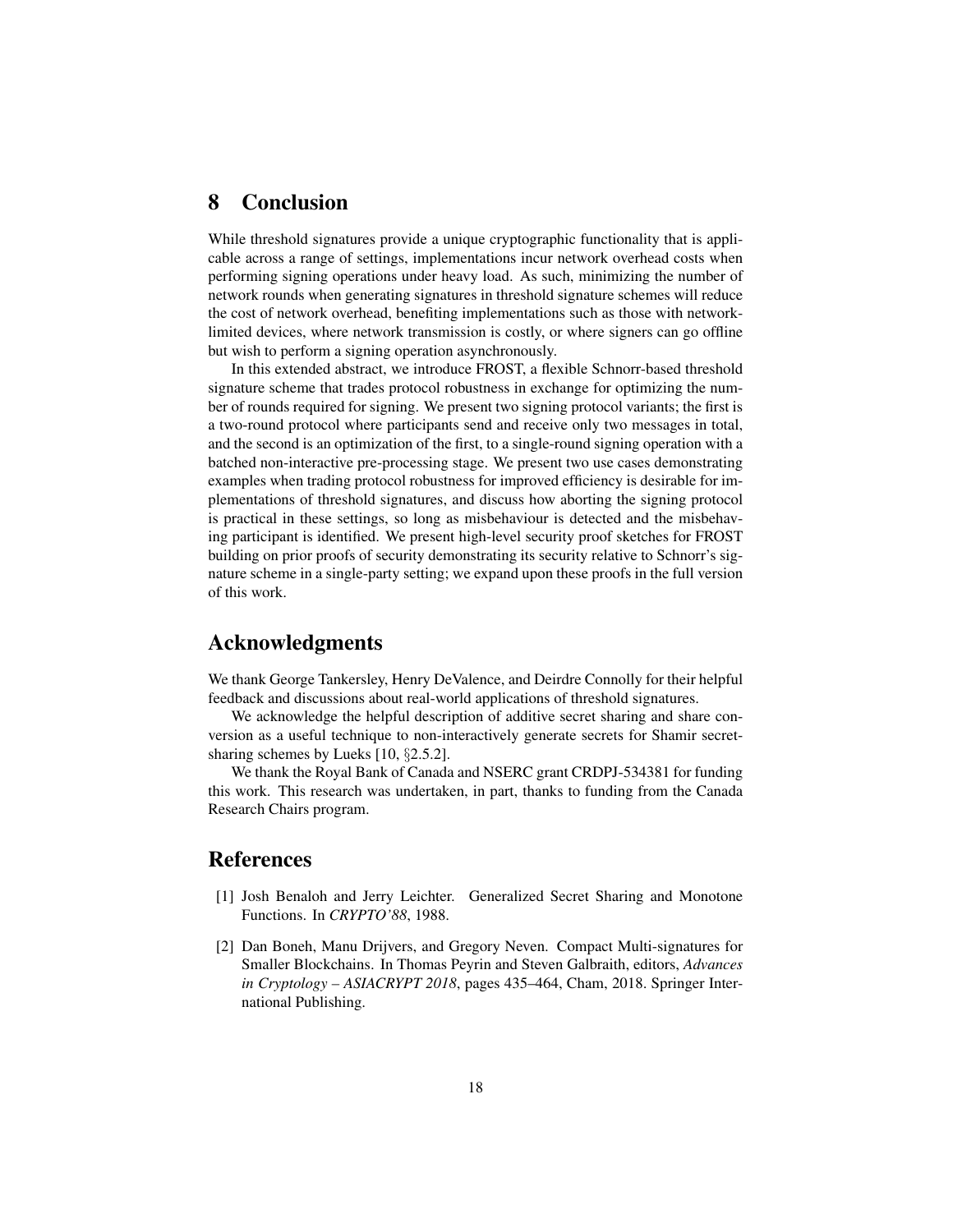- [3] Dan Boneh, Ben Lynn, and Hovav Shacham. Short Signatures from the Weil Pairing. *Journal of Cryptology*, 17(4):297–319, Sep 2004.
- [4] Ronald Cramer, Ivan Damgård, and Yuval Ishai. Share conversion, pseudorandom secret-sharing and applications to secure computation. In Joe Kilian, editor, *Theory of Cryptography*, pages 342–362. Springer, 2005.
- [5] Paul Feldman. A Practical Scheme for Non-interactive Verifiable Secret Sharing. In *Proceedings of the 28th Annual Symposium on Foundations of Computer Science*, SFCS '87, pages 427–438, Washington, DC, USA, 1987. IEEE Computer Society.
- [6] Rosario Gennaro and Steven Goldfeder. Fast multiparty threshold ecdsa with fast trustless setup. In *Proceedings of the 2018 ACM SIGSAC Conference on Computer and Communications Security*, CCS '18, pages 1179–1194, New York, NY, USA, 2018. Association for Computing Machinery.
- [7] Rosario Gennaro, Stanislaw Jarecki, Hugo Krawczyk, and Tal Rabin. Secure applications of pedersen's distributed key generation protocol. In Marc Joye, editor, *Topics in Cryptology — CT-RSA 2003*, pages 373–390. Springer, 2003.
- [8] Rosario Gennaro, Stanislaw Jarecki, Hugo Krawczyk, and Tal Rabin. Secure Distributed Key Generation for Discrete-Log Based Cryptosystems. *Journal of Cryptology*, 20:51–83, 2007.
- [9] Steven Goldfeder, Rosario Gennaro, Harry Kalodner, Joseph Bonneau, Joshua A. Kroll, Edward W. Felten, and Arvind Narayanan. Securing Bitcoin wallets via a new DSA/ECDSA threshold signature scheme. http://stevengoldfeder.com/ papers/threshold sigs.pdf, 2015. Accessed Dec 2019.
- [10] Wouter Lueks. Security and Privacy via Cryptography Having your cake and eating it too. https://wouterlueks.nl/assets/docs/thesis lueks def.pdf, 2017.
- [11] Prateek Mittal, Femi Olumofin, Carmela Troncoso, Nikita Borisov, and Ian Goldberg. PIR-Tor: Scalable Anonymous Communication Using Private Information Retrieval. In *Proceedings of the 20th USENIX Conference on Security*, SEC'11, Berkeley, CA, USA, 2011. USENIX Association.
- [12] Torben P. Pedersen. A Threshold Cryptosystem without a Trusted Party (Extended Abstract). In *Advances in Cryptology - EUROCRYPT '91, Workshop on the Theory and Application of of Cryptographic Techniques, Brighton, UK, April 8-11, 1991, Proceedings*, volume 547 of *Lecture Notes in Computer Science*, pages 522–526. Springer, 1991.
- [13] Torben P. Pedersen. Non-interactive and information-theoretic secure verifiable secret sharing. In *Proceedings of the 11th Annual International Cryptology Conference on Advances in Cryptology*, CRYPTO '91, pages 129–140. Springer-Verlag, 1991.